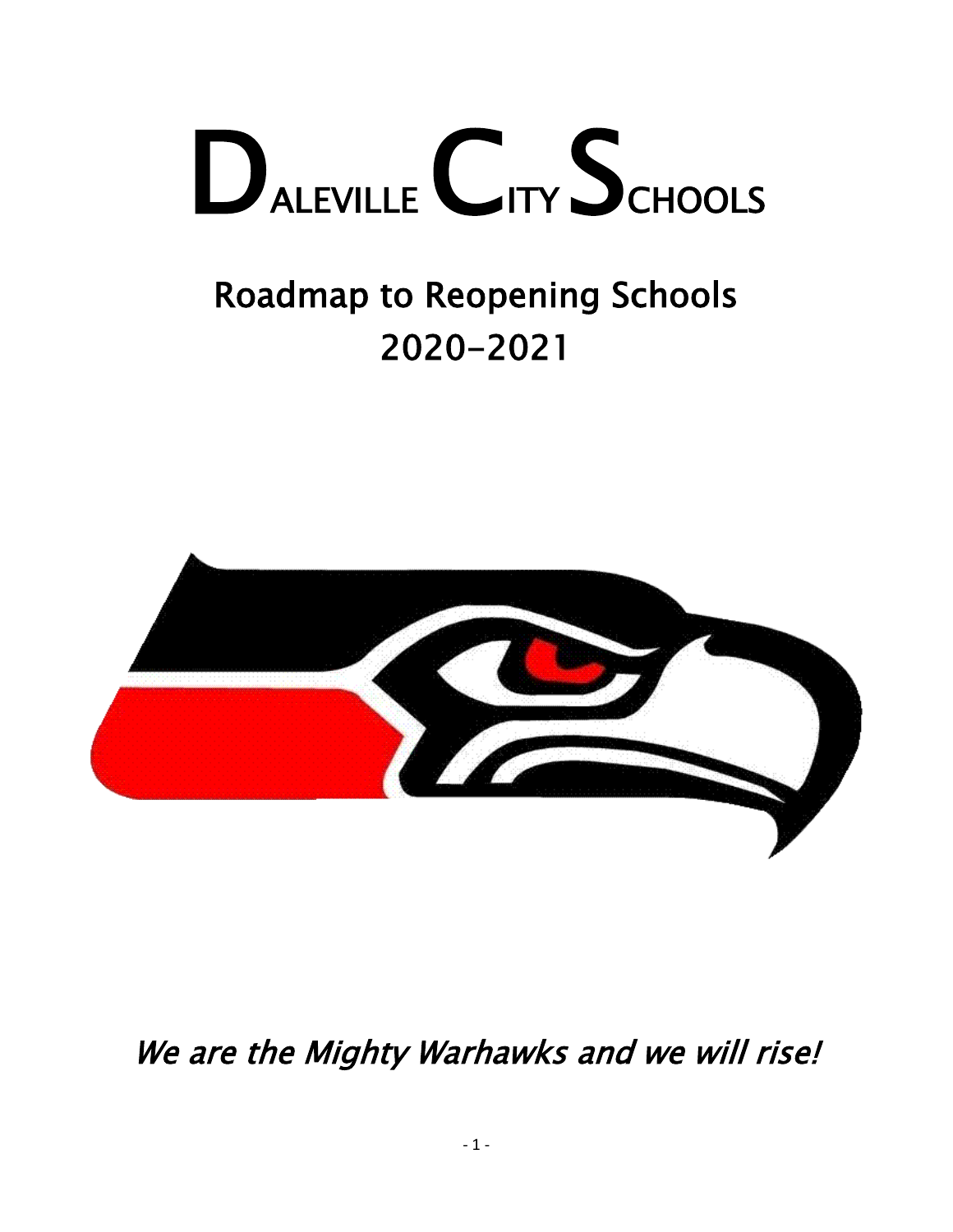

# DALEVILLE CITY SCHOOLS



626 North Daleville Avenue Daleville, AL 36322

SUPERINTENDENT FAX: (334)598-9006

July 9, 2020

**\_\_\_\_\_\_\_\_\_\_\_\_\_\_\_\_\_\_\_\_\_\_\_\_\_\_\_\_\_\_\_\_\_\_\_\_\_\_\_\_\_\_\_\_\_\_\_\_\_\_\_\_\_\_\_\_\_\_\_\_\_\_\_\_\_\_**

DR. LISA STAMPS, Ph.D. PHONE: (334)598-2456

Dear Daleville Family,

The following plan gives details about the Daleville City Schools' Roadmap to Reopening Schools for the 2020-2021 school year. With guidance from the Alabama Department of Education's Roadmap and the Alabama Department of Public Health Orders, we have developed a plan aligned with state and federal guidelines. Our plan provides as many specifics as we can at this point about many topics regarding the day-to-day running of the school. Our foremost goal is to ensure our students and staff return to a safe and rigorous learning environment.

Students are depending on us as we implement our plan. We ask that parents and guardians assist us in making this a great year in spite of the unknowns ahead. We know that it is not a normal situation to have school with social distancing in place as we are dealing with Covid-19. We know there will be obstacles. We ask that all our Daleville family commit to the following four guidelines:

- 1. Clear and constant communication. Please provide us with accurate phone numbers as they change. It would be terrible if a student became sick and we could not contact his/her parents. We will make you aware of what is going on at school on a regular basis. Teachers are going to communicate about academic progress. Please be available to receive calls, texts, or emails.
- 2. Safety first. We have all heard that statement but it has never been truer. Please make us aware immediately of your child's exposure to or contraction of Covid-19. We are determined to disinfect and clean as much and as often as feasible. Help us remind your child that soap kills the virus on contact. We will practice hand washing throughout the day.
- 3. Follow the guidelines. As we maneuver through the plan, everyone students, staff, and parents - needs to read the attached procedures and guidelines and commit to following them for the safety of all. That is going to be our expectation as we move forward.
- 4. Work toward academic excellence. We have reduced our number of student days from 180 to 175 so we could push our start date later into August. For the sake of our students' present and future learning we don't have time to waste so we will work hard and teach with rigor daily. We will expect everyone to do their part so our students reach academic excellence. As we reach for excellence, we will also admit that we will fail or make mistakes sometimes. We know there are things beyond our control and we must accept it and move forward. We all will need to give ourselves and others a big dose of grace when we don't have the answers. We will not give up. We will keep trying for our precious students' sake.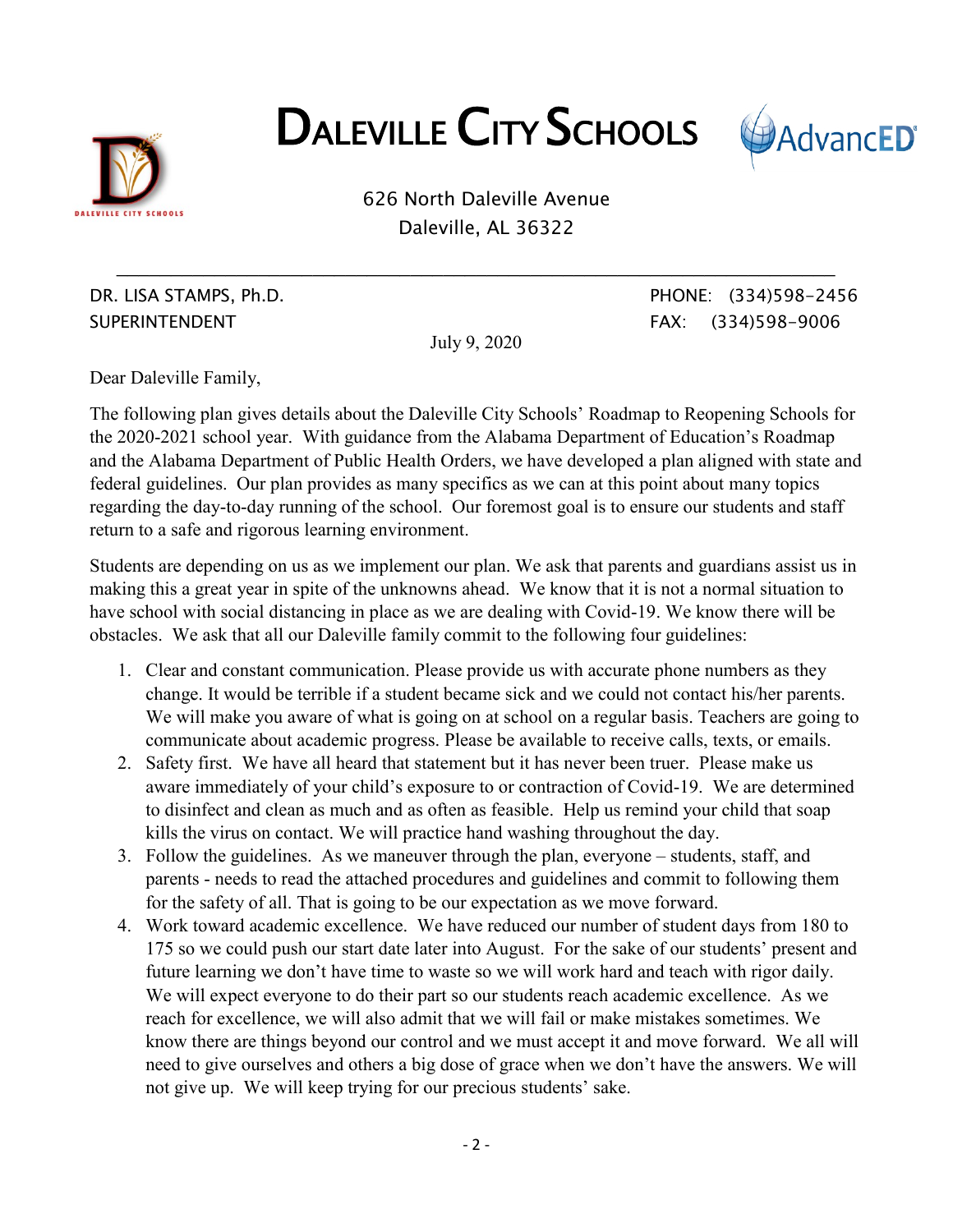We are excited to reopen schools in August and look forward to seeing our students face-to-face, teaching them, investing in their lives, listening to them, and watching as they grown and learn. As we implement our plan, we ask for your patience. We thank you all in advance for all the ways you will assist in these great efforts. We are committed to following the laws and orders, making every effort to be equitable for all students, doing what is in the best interests of our families and staff, listening to your concerns, making sound decisions, and making adjustments when necessary. We are cutting through a path that has not been cleared by others. It will be hard. It will be burdensome. But our Daleville City Schools' students are worth all the effort. We are in this together. We are the Mighty Warhawks, and we will rise!

With Much Appreciation,

Lisa *Stamps*, DCS Superintendent

Appreciation: The DCS administration and staff greatly appreciate those who contributed to the development of this document.

Disclaimer: The information provided in this document does not, and is not intended to, constitute legal advice. Instead, all information, content, and details available in this document are for general information purposes only. Information in this document may not constitute the most current legal regulations. No reader or user of this document should act or refrain from acting on the basis of information in this document without first seeking legal advice from counsel in the relevant jurisdiction. All liability with respect to action taken or not taken based on the contents of this document are hereby expressly disclaimed. The contents of this document is provided "as is." No representations are made that the content is error-free. The document is not an exhaustive list of every action Daleville City Board of Education will need to return to school or remain at school. Guidance by the Alabama Department of Education is not mandated. Daleville City Board of Education has the authority and flexibility to meet their individual needs and be responsive to the community.

### Important Dates

- July 16 Deadline for "DCS 2020 In-School/Remote Learning Form"
- July View student schedules in iNow Parent Portal
- July Deadline for parents to confirm schedules
- August 16 Pre-recorded Virtual Open House  $(1^{st} 4^{th}, 9^{th} 12^{th})$
- August 20 Pre-K Open House 3:30-4:30
- August 19  $\overline{K}$  Open House 2 class from 3:30-4:30, 2 from 5:00-6:00
- August 18-20 Mew Student and 5<sup>th</sup>-8<sup>th</sup> Open House
- August 21 First Student Day/School Starts

We plan to conduct small tours if possible or a virtual tour of the middle school.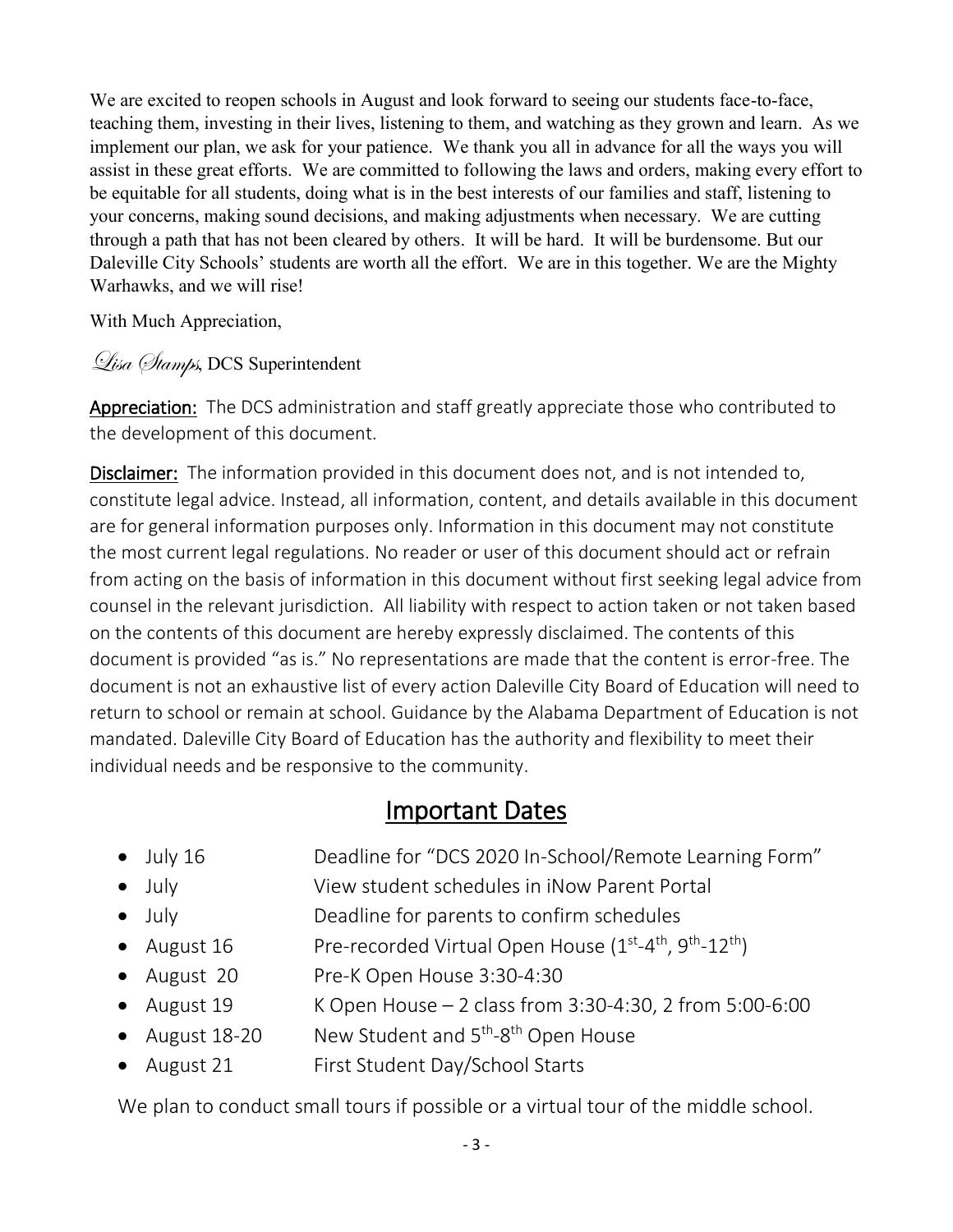# Guiding Principles

- 1. We will be transparent. We will share what we know and what we don't know and be clear about what we can control and what is outside of our control.
- 2. We will be equitable. We will center decisions on what is best for all students, families, and educators.
- 3. We will listen. We will bring together diverse stakeholders and experts to understand realities on the ground and to provide creative solutions.
- 4. We will put safety first. We will leverage science, data, and public health leadership to inform the decisions we make.
- 5. We will be decisive. Given the size and scope of the challenge, we must move deliberately and make tough choices. We may make mistakes but will adapt quickly as variables change.

# DCS Roadmap to Reopening Schools Contents

- I. General Guidance
	- a. Status Determination
	- b. School System Status
	- c. Daleville City Schools' Person with Covid-19
	- d. Close Contact
	- e. Covid-19 in the Household
	- f. Health of Employees
	- g. Tracing of DCS Campuses
	- h. Notification of Infection
	- i. Home Screening
	- j. Temperature Checks
	- k. Commitment to Wellness
	- l. Visitors
	- m. Targeted Closure
	- n. Extended Closure
	- o. Masks and Face Coverings
	- p. Hand Sanitizer
	- q. Cleaning and Disinfecting
	- r. Water Fountains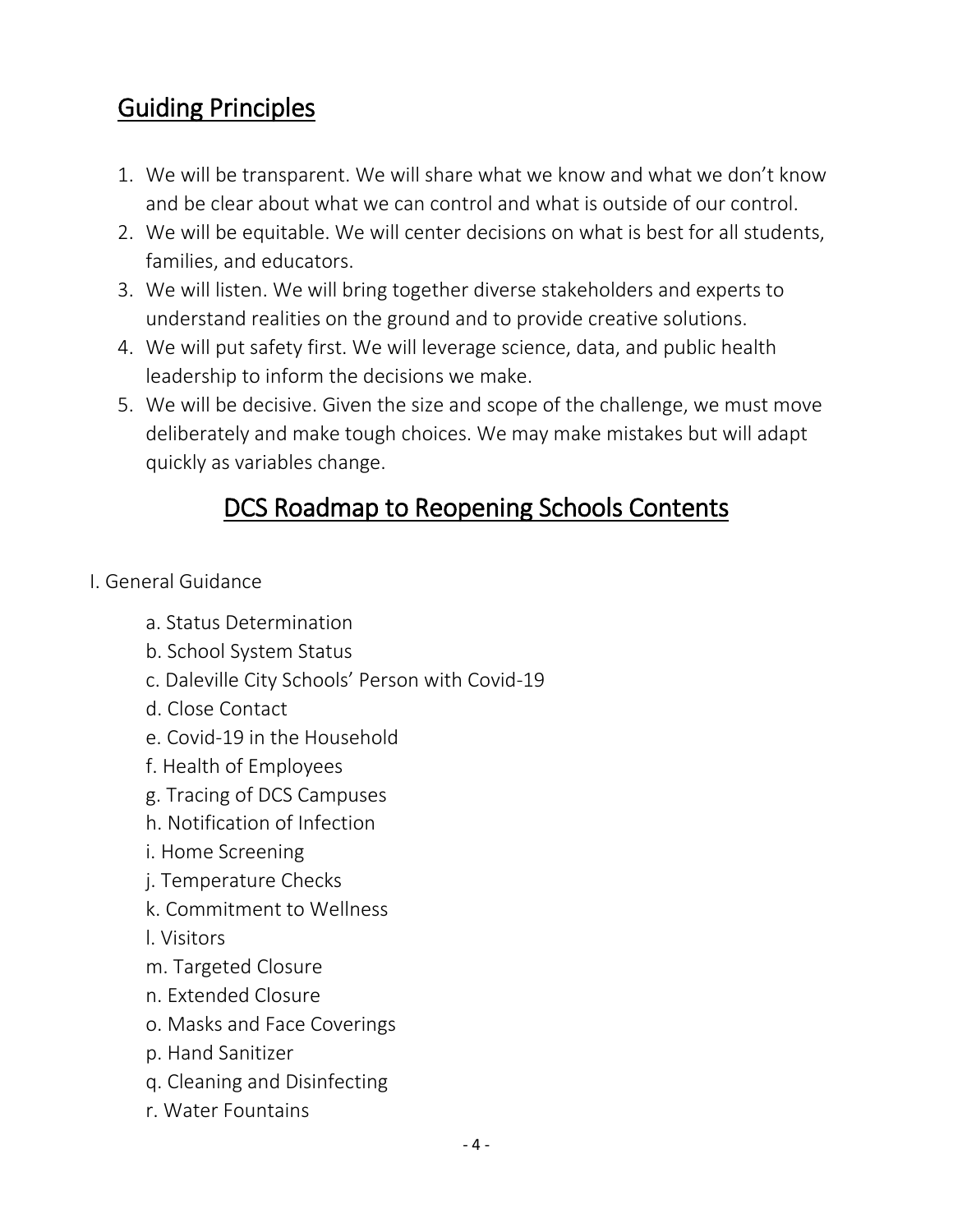- s. Restroom Use
- t. Lockers
- u. Quarantine Space
- v. Large Gatherings
- w. Signage
- x. Tables and Desks
- y. Instructional Coaches
- z. Library Media Specialists
- aa. Library Books
- bb. Remote Learning Preparation
- cc. Parent Instruction
- dd. Elementary Contact Activities
- ee. Small group and Pull-Outs or Push-Ins
- ff. Physical Education
- gg. Operations and Facilities
- hh. Report Cards
- ii. Student Needs
- II. New Student Registration
- III. Safety and Wellness Measures
- IV. Open House
- V. School Day Activities
	- a. Instructional Delivery
	- b. At-school Instruction
	- c. Remote Learning Option
	- d. Special Needs (IDEA, IELP, and 504 Students)
	- e. Formative and State Required Assessments
	- f. Transition Procedures
	- h. Excuses for Absences
	- i. Check-ins
	- j. Check-outs
	- k. Dismissal Procedures
	- l. Field Trips and Assemblies
	- m. Organizational and Club Activities
	- n. Student Code of Conduct
	- o. Social and Emotional Needs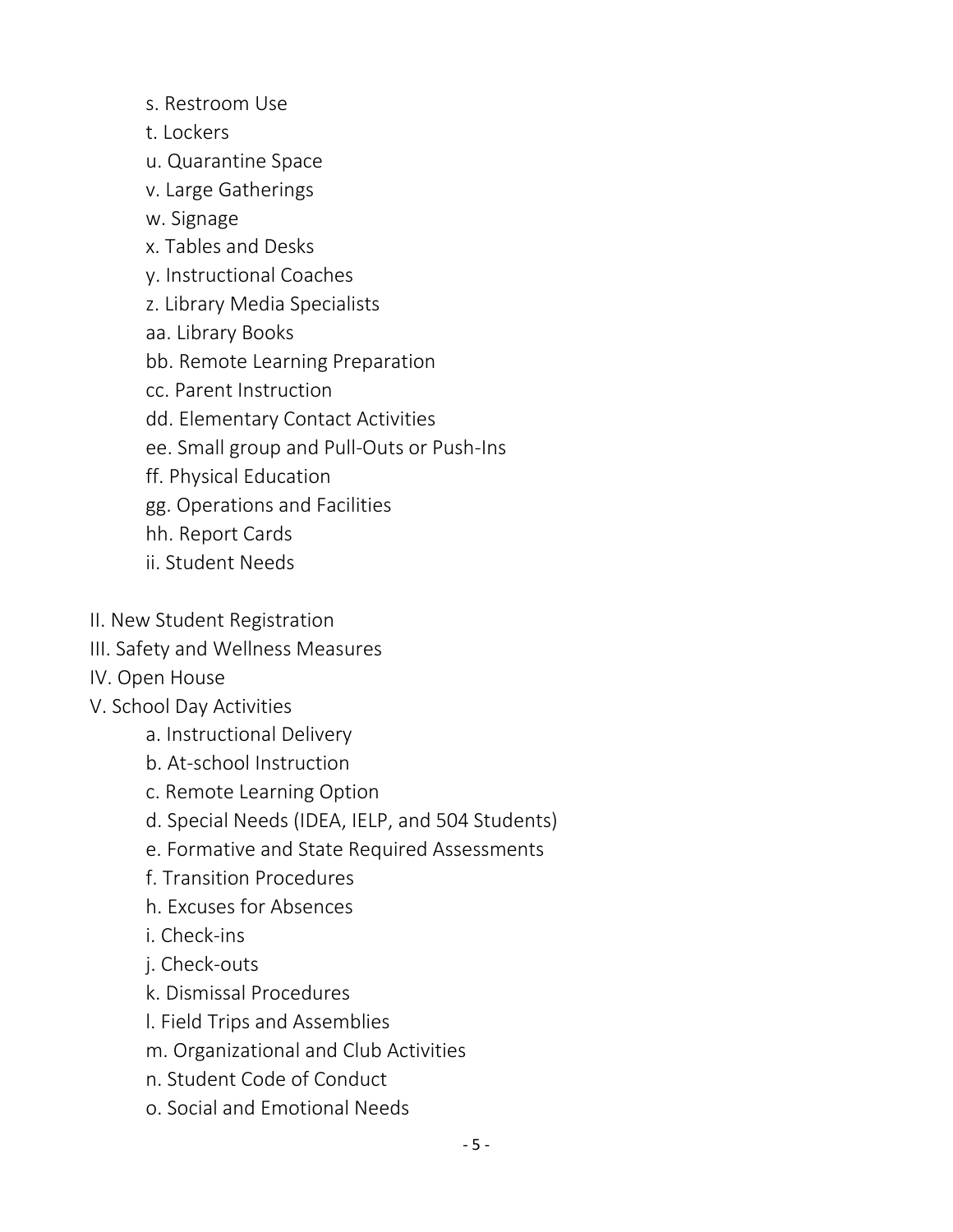#### VI. Transportation

- a. Arrival Procedures
- VII. Child Nutrition Program and Meals
	- a. Snack and Break

VIII. Extracurricular Activities

- a. After School Programs
- b. Athletics
- c. Concessions

# General Guidance

#### Status Determination

The Alabama State Department of Education has recommended the use of the Alabama Department of Public Health's map to determine status of schools. <https://alpublichealth.maps.arcgis.com/apps/opsdashboard/index.html#/6d2771faa9da4a2786a509d82c8cf0f7>

#### School System Status

| Alert Level IV | Alert Level III | Alert Level II | Alert Level I |
|----------------|-----------------|----------------|---------------|
|                |                 |                |               |

- Alert Level I Cases are rare and contact tracing can be used to control the virus.
- Alert Level II A moderate number of cases exists with most cases from a known source.
- Alert Level III Many cases exist, including community spread with unexpected cases likely.
- Alert Level IV Widespread outbreak is growing with many undetected cases.

Contract tracing is done by ADPH. DCS is not responsible for contact tracing.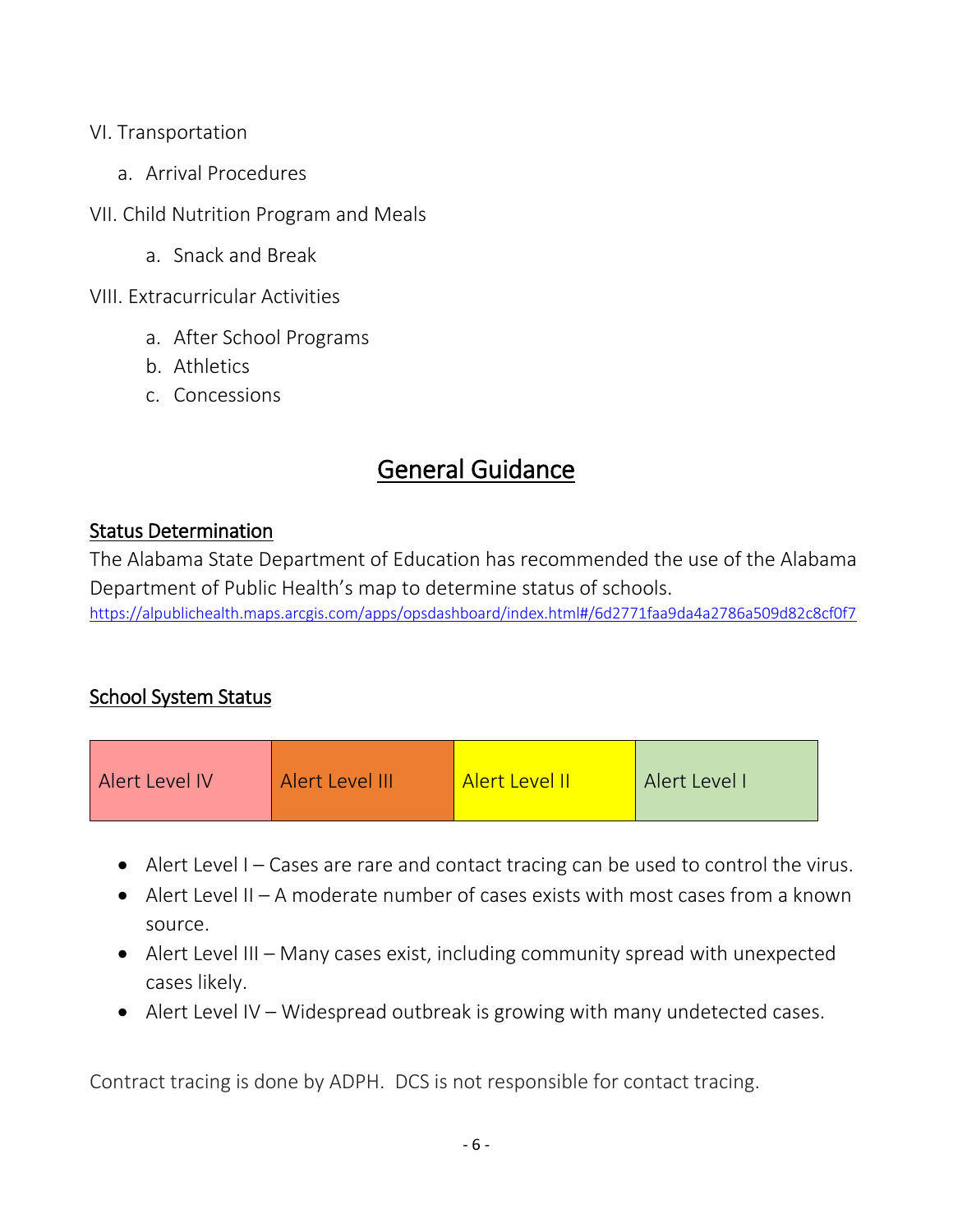#### DCS' Persons with Covid-19

- All DCS' persons (employees, students, and persons who have had contact with DCS' persons) who are diagnosed with Covid-19 should immediately notify the superintendent's office.
- Students who are ill at school will be placed in a designated area of quarantine with a facial covering in place. Nurses will also wear a facial covering when caring for students. A parent will be called to transport the child home.
	- o Students sent home from school should be kept home until they have completely recovered according to the ADHP guidelines
- All employees or students who are diagnosed with Covid-19 or are experiencing symptoms related to Covid-19 are encouraged to seek medical treatment and advice to include receiving a proper test for the Covid-19 virus. Further, all employees and students who are diagnosed should self-isolate/quarantine for 14 days AND be asymptomatic and fever free for at least 3 days prior to returning to school.
- Employees may be covered by the provisions of the Families First Coronavirus Response Act and should consult with the DCS personnel office regarding same.
- Employees may send in medical documents digitally.

#### Close Contact (6/15 Rule)

Close contact is defined as contact within six feet of the individual for a total time of more than 15 minutes. After the two-week period, asymptomatic persons may be allowed to return to school.

#### Covid-19 in the Household

If students and employees reside in a household in which someone has been determined positive for Covid-19, this person should be quarantined for 14 days and be symptom free for 3 days OR receive a negative test before returning to DCS campuses.

Application applies if any person has been within 6 feet of an infected person for 15 minutes or more.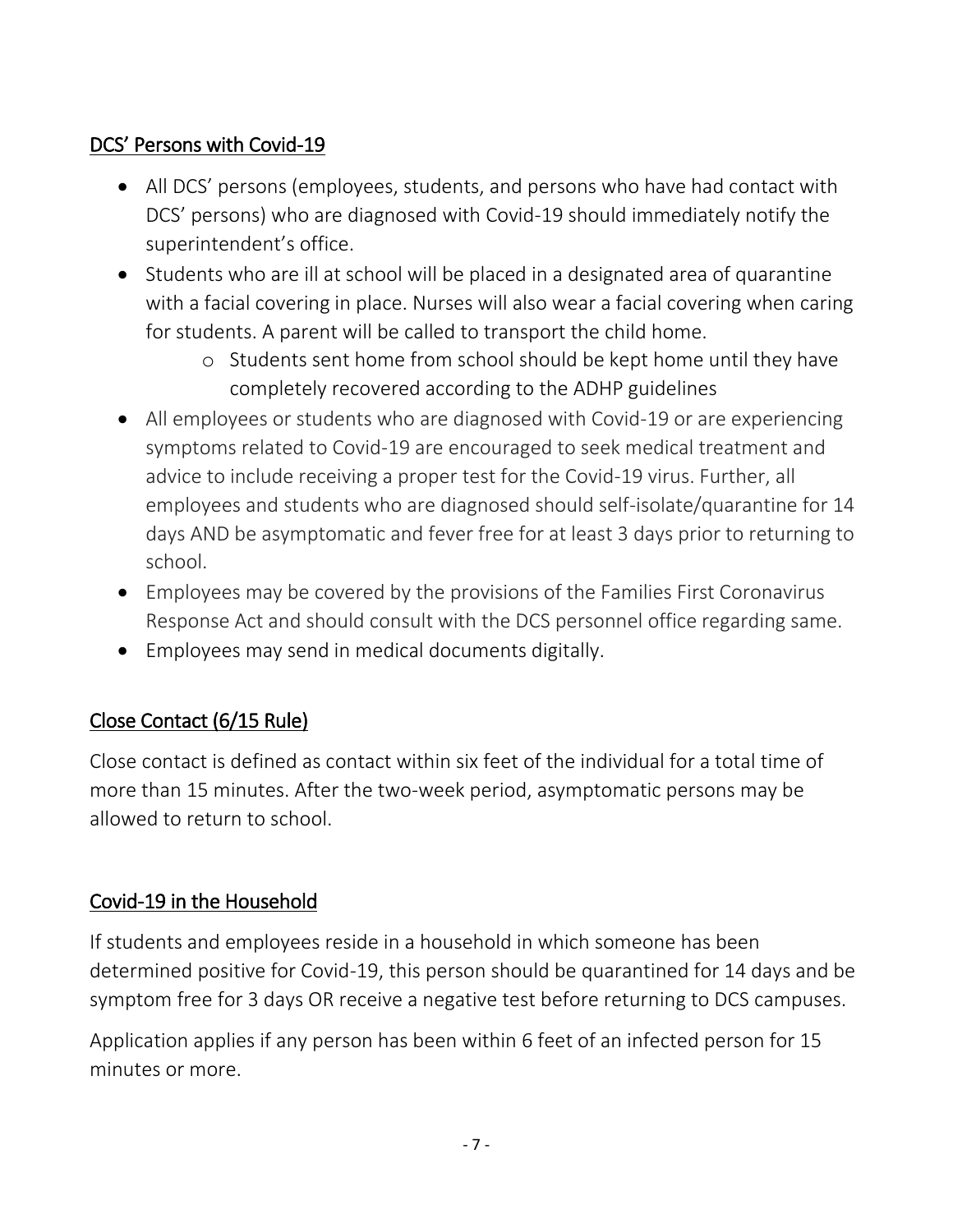#### Health of Employees

- Employees who have been identified as high risk may be transferred or reassigned based on student and/or system needs.
	- o Teachers may be transferred to remote learning at a designated DCS property.
- To apply for transfer/reassignment considerations, employees must inform the superintendent. Deadline is July 16.
- Certification and current assignment will be considered in any reassignment or transfer.

#### Tracing of DCS Campuses

In order to properly disinfect, tracing is necessary through a voluntary process. DCS asks that all parties cooperate with leadership in determining the track of infected persons. The ADPH or local officials may request contact tracing and if so, we ask for cooperation.

#### Notification of Infection

- If an employee or students tests positive for Covid-19, DCS will use its best efforts to notify individuals who may have had close contact with the person who has tested positive, in consultation with or based on guidance from the ADPH.
- No personal information of the infected person will be released (HIPAA rules apply).

#### Home Screening

Home is the first point on the screening continuum. DCS will educate and support families on identifying the symptoms that indicate students and staff must stay at home. Families should self-report symptoms of illness, which could be fever, new onset cough, etc. All self-reports will be confidential.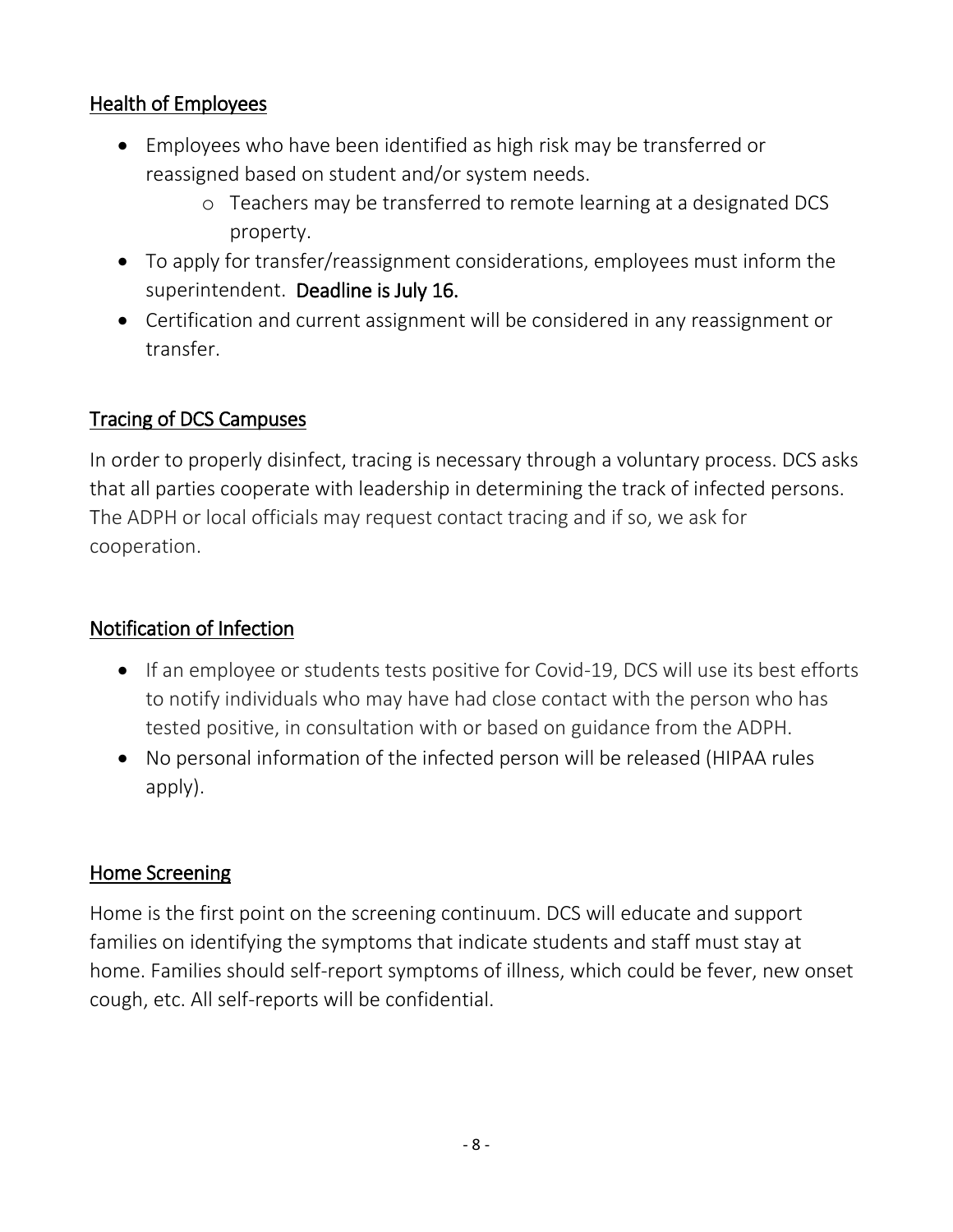#### Temperature Checks

It may become necessary to conduct temperature checks of staff, students, and people entering the office. No person with a temperature of 100.4 degrees will remain at DCS schools.

#### Commitment to Wellness

Each person entering DCS schools (faculty, staff, students, substitutes, etc.) will sign a "Commitment to Wellness" statement for the duration of time spent on campuses during the 2020-2021 school year. The statement reads,

"I am committed to the safety and wellness of all students, staff, and persons around me while on DCS campuses. In making this statement, I attest that I will report to the superintendent the following: If I become aware that I have been in contact with anyone who has Covid-19 in the last two weeks, and/or if I test positive for Covid-19, and/or if any persons living in my household has been around anyone with Covid-19, and/or if any persons living in my household tests positive for Covid-19. Since I am in close proximity to students and adults as an essential employee, I commit to following the safety practices outlined in the ADPH Order."

#### Visitors

Daleville City Schools staff desires to welcome visitors and is conscious of the importance of guests in our schools. However, we will follow these guidelines regarding visitors in our schools.

- Level I
	- o Visitors will follow Board Policy and proceed as normal.
- Level II Status or Greater
	- o Visitors will not be allowed in the schools.
	- o Conferences and required meetings may be conducted virtually.

#### Targeted Closure

In the event of a positive test among staff or a student, the classroom or area will be closed until areas can be sanitized and disinfected.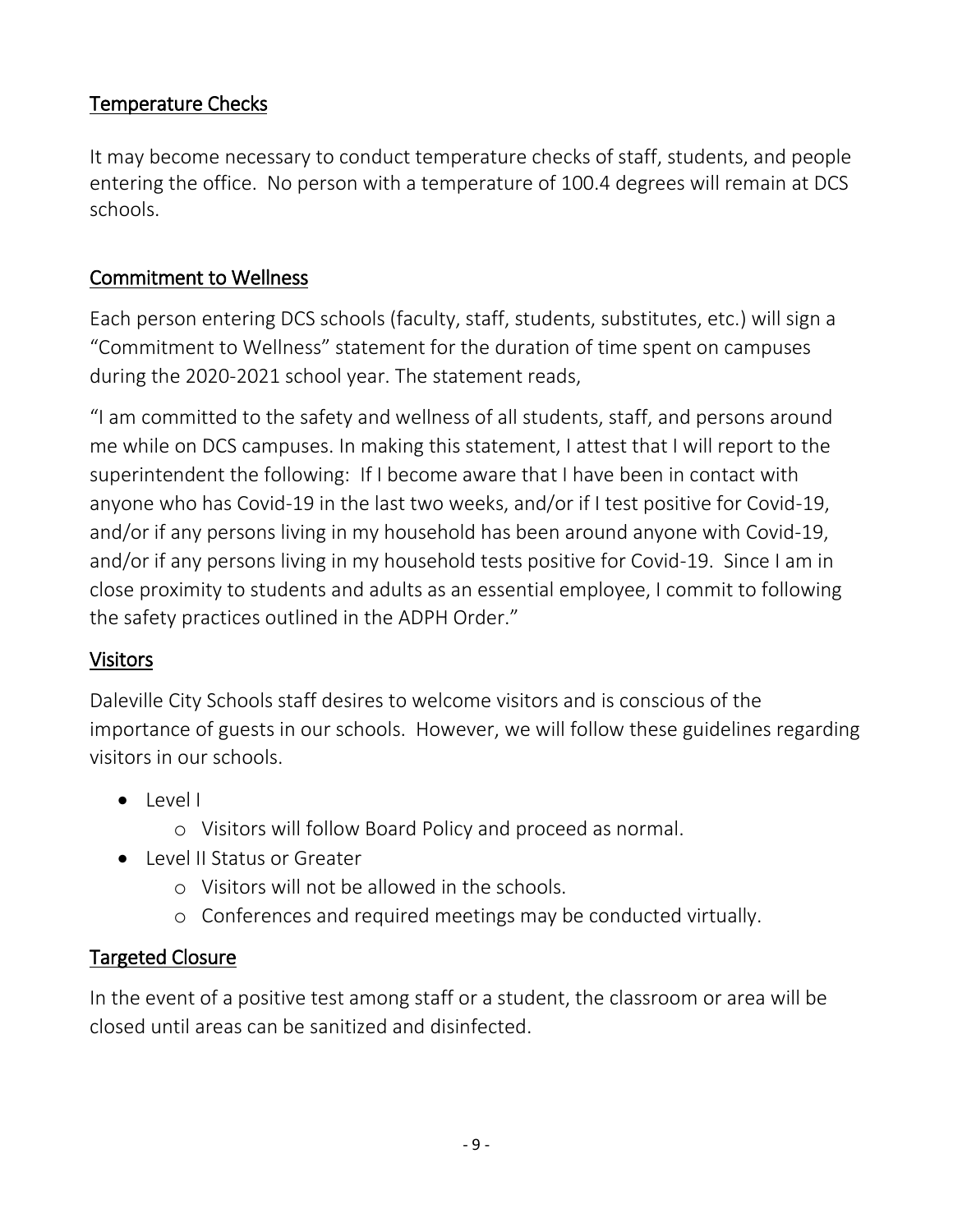#### Extended Closure

Classrooms or grade levels in one school may be affected for a few days or a week, depending on guidance from the Alabama Department of Public Health. During these times, the system will switch to the remote learning instruction and until students can return to school. In preparation for possible outbreaks, we will go to a blended approach where students and teachers will go from a traditional setting to a fulltime remote learning/virtual program and reopen gradually before reopening back to a full traditional method. Before we reopen again, we will deep clean for that school. When we begin to reopen the entire school we may begin with a gradual rate and a staggered schedule such as 50% of the students will go to school on Mondays and Tuesdays and 50% of the students will go to school on Wednesdays and Thursdays. Then, Fridays all students will receive remote/virtual instruction. This will allow the system to clean and sanitize the schools weekly. However, DCS's main objective is to hold school as naturally as possible.

Should there be any type of large-scale outbreak or the Governor issues an order to stay at home, the system will continue instruction through virtual means. We have an online platform we will use at both elementary and secondary levels.

#### Masks and Face Coverings

- When 6 feet apart during a Level I or II, teachers and students are welcome to wear masks at their discretion for their safety during the school day. Any required use of masks will be governed by Alabama Health Order as directed by Governor Kay Ivey. (As of 6/26/2020, the current health order (Item 13c) requires the use of a mask or other facial covering by an education employee within 6 feet of a person of a different household.)
- When closer than 6 feet to others, during a Level II status or higher, all teachers and paraprofessionals will wear clear face shields and/or other face coverings.
- Information should be provided to staff, students, and families on proper use, removal, and washing of cloth face coverings. Any policy regarding face coverings should be to the sensitive needs of students and staff with medical issues that make wearing a face covering inadvisable.
- It is recommended that parents purchase their child a face covering.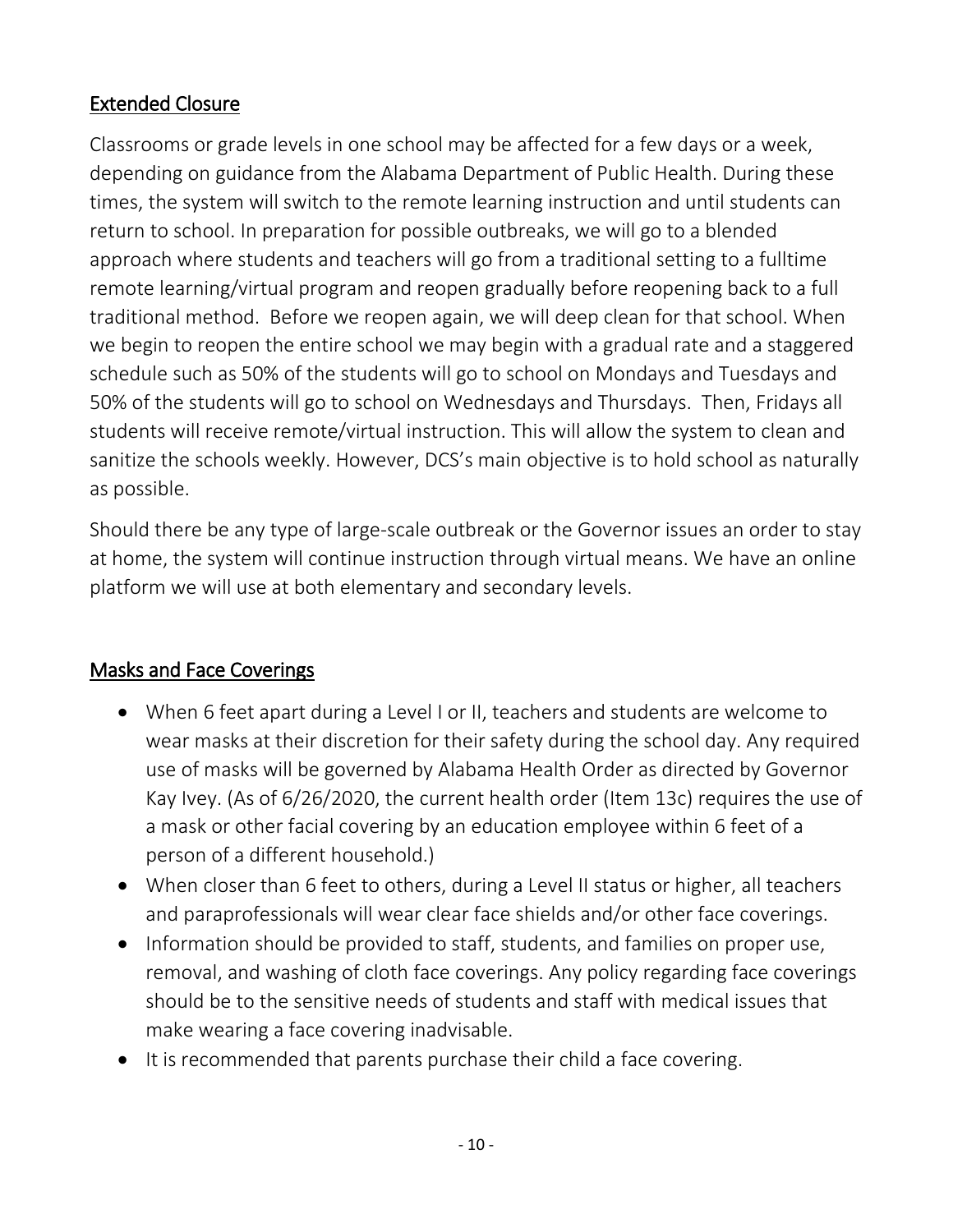- It is strongly recommended that students wear face coverings when they are closer than 6 feet to others for 15 minutes or longer including while changing classes.
- It is strongly recommended that students wear face coverings on the bus.

#### Hand Sanitizer

- Hand sanitizers should be used with staff and students regularly between washing with soap and water.
- Hand sanitizing stations will be available throughout DCS campuses.

#### Cleaning and Disinfecting

DCS will:

- Provide school-level guidance for cleaning and disinfecting all heavily trafficked spaces in buildings.
- Convene custodial and facilities staff to review and make actionable guidance regarding cleaning and disinfection.
- Maintain facilities for normal school operations.
- Clean frequently touched surfaces including light switches, doors, rails, desks, chairs, bathrooms, lockers, etc.
- Change air filters regularly.
- Place signage regarding frequent handwashing, cough etiquette, and nose blowing.
- Audit necessary materials and supply chains for cleaning and disinfection supplies.
- Keep restrooms and hand washing sinks supplied with soap.
- Develop procedures to minimize times and areas where large groups typically congregate or transition during the school day.

#### Water Fountains

- Some water fountains will be turned off and students will be allowed to use ones that are being monitored. They will be used to fill water bottles *only.* Students will not be allowed to drink from them.
- During the hot months, it is recommended parents purchase each child a clear water bottle and label it with the child's name. The water bottle should be filled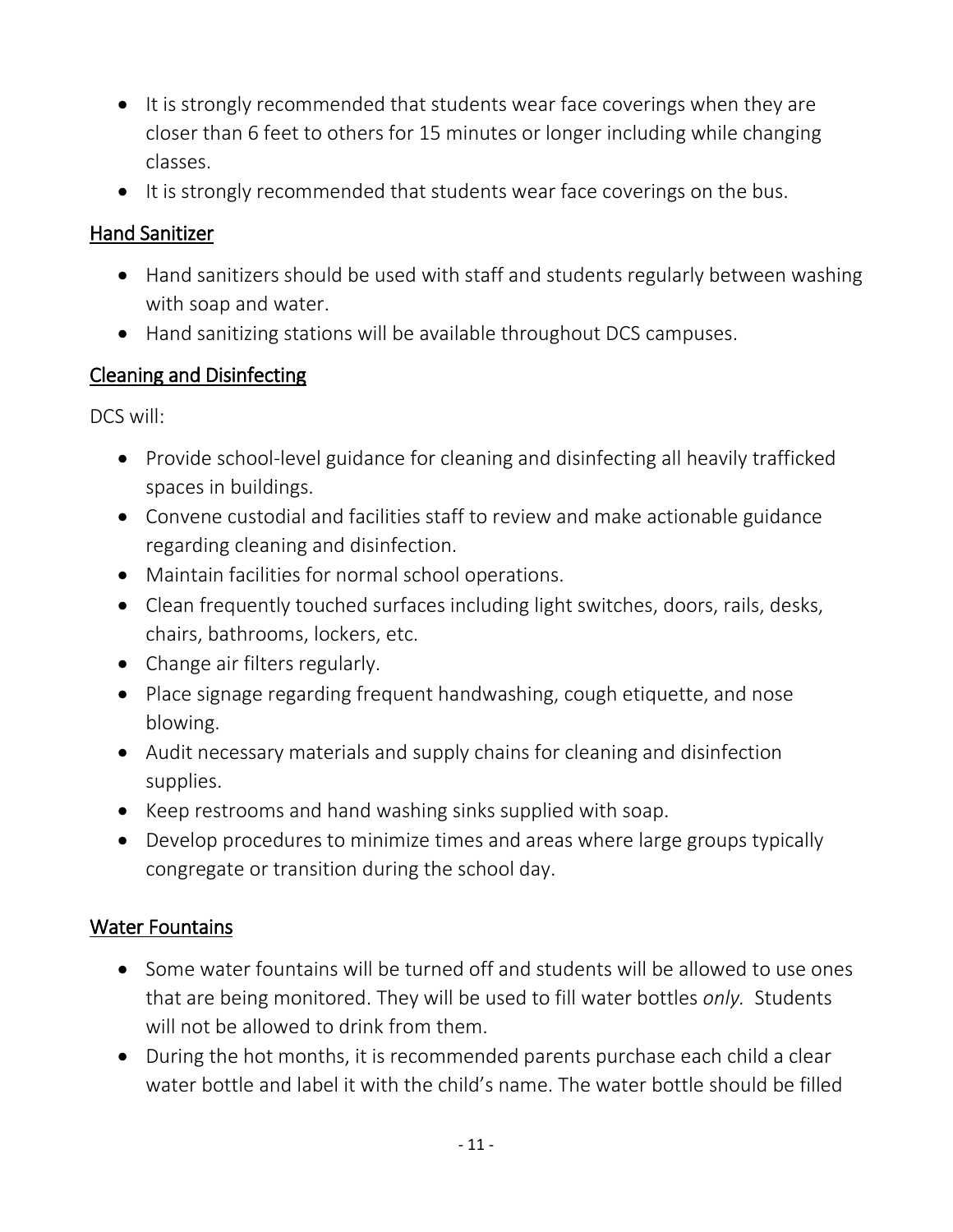daily from home and maintained on the child during the school day. There will be no sharing of water bottles.

• Students may purchase bottles of water at school.

#### Restroom Use

- Students should use the assigned restroom nearest their classroom. In order to socially track students, it is highly advised students only use their assigned restroom.
- Individual classes will be given time frames for traveling to the restroom.

#### Student Storage of Supplies

- For middle and high school students, lockers can be purchased but trips to lockers will be limited and scheduled so number of students will be limited.
- For elementary school students, supplies may be stored in assigned desks, backpacks, or school boxes to limit contact of supplies by others.

#### Quarantine Space

- Schools will create a quarantine space for symptomatic students.
- This will be located in close proximity to the nurse's office.

#### Large Gatherings

- Level I
	- o All events will take place as normal.
- $\bullet$  Level II
	- o Events and attendance may be limited.
	- o Events that can be conducted safely may be limited.
- Level III or IV
	- o Events and attendance may be limited or may be canceled.

#### Signage

Picture signs indicating the following will be strategically placed on DCS properties.

- o Hand washing
- o Walking on the right side of the hallway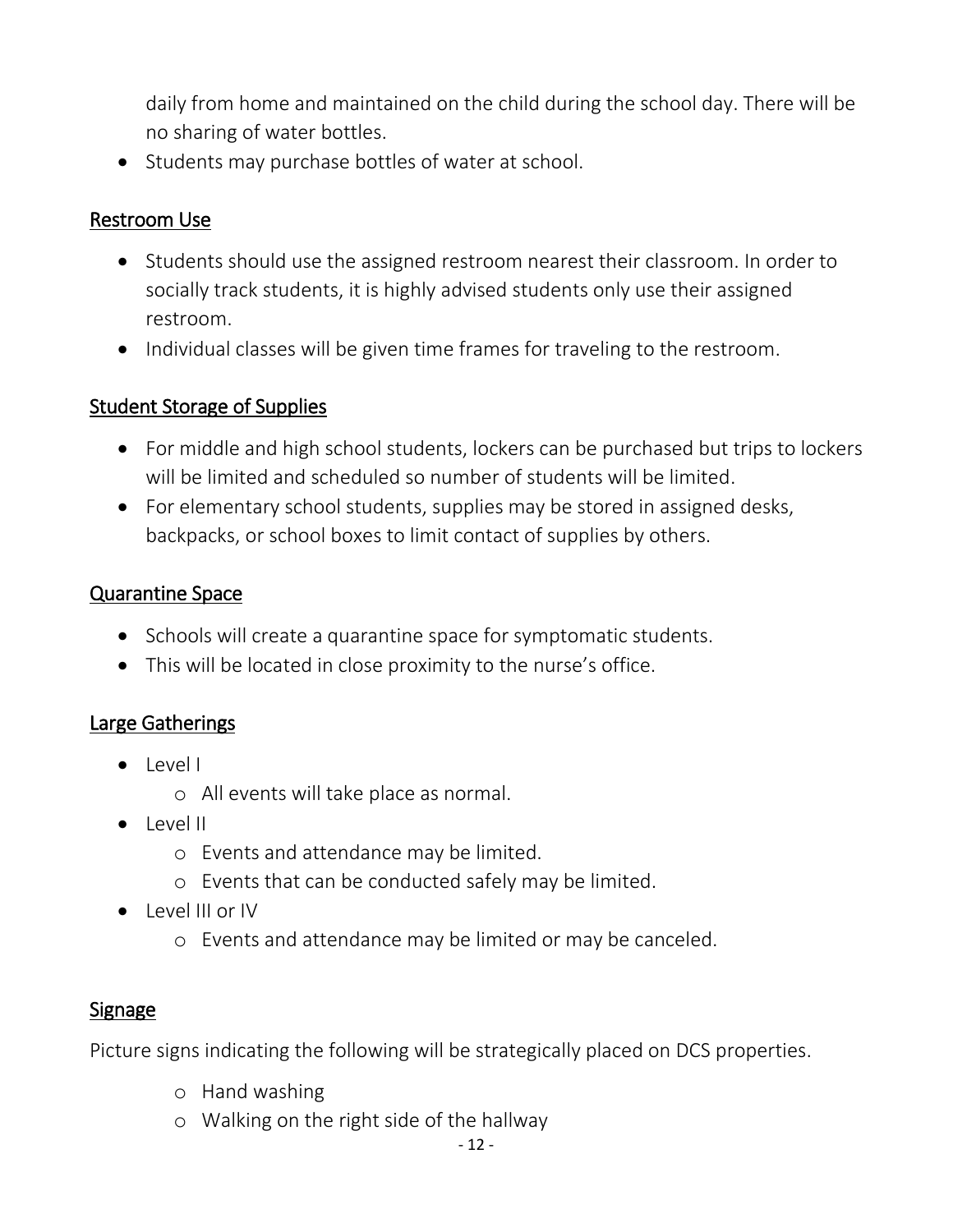- o Social distancing techniques
- o Parent entry signs
- o Face mask, fever, cough, etc.
- o Covid-19 signs

#### Tables and Desks

- Student desks will be spaced to allow for social distancing to the greatest extent possible
- Extra furniture in classrooms will be removed to allow students to spread out as much as possible. Only teacher desks and student desks in classrooms.

#### Instructional Coaches and Interventionists

- $\bullet$  Level I proceed as normal
- Level II or Greater Instructional coaches may be reassigned to core areas.

#### Library Media Specialists

- $\bullet$  level I
	- o Proceed as normal
- Level II Status or Greater
	- o Library media specialists may be reassigned to core areas.
	- o Libraries may become instructional space.

#### Library Books

- $\bullet$  Levell
	- o Library books may be checked out as normal
- Level II or Greater
	- o Library books may be checked out by the teacher for use in the classroom.
	- o Media Specialists will provide services as required by the principal.

#### Remote Learning Preparation

 Teachers and staff will prepare for remote learning through professional development prior to students arrival. Teachers will implement virtual learning activities daily with students to help them become familiar with technology and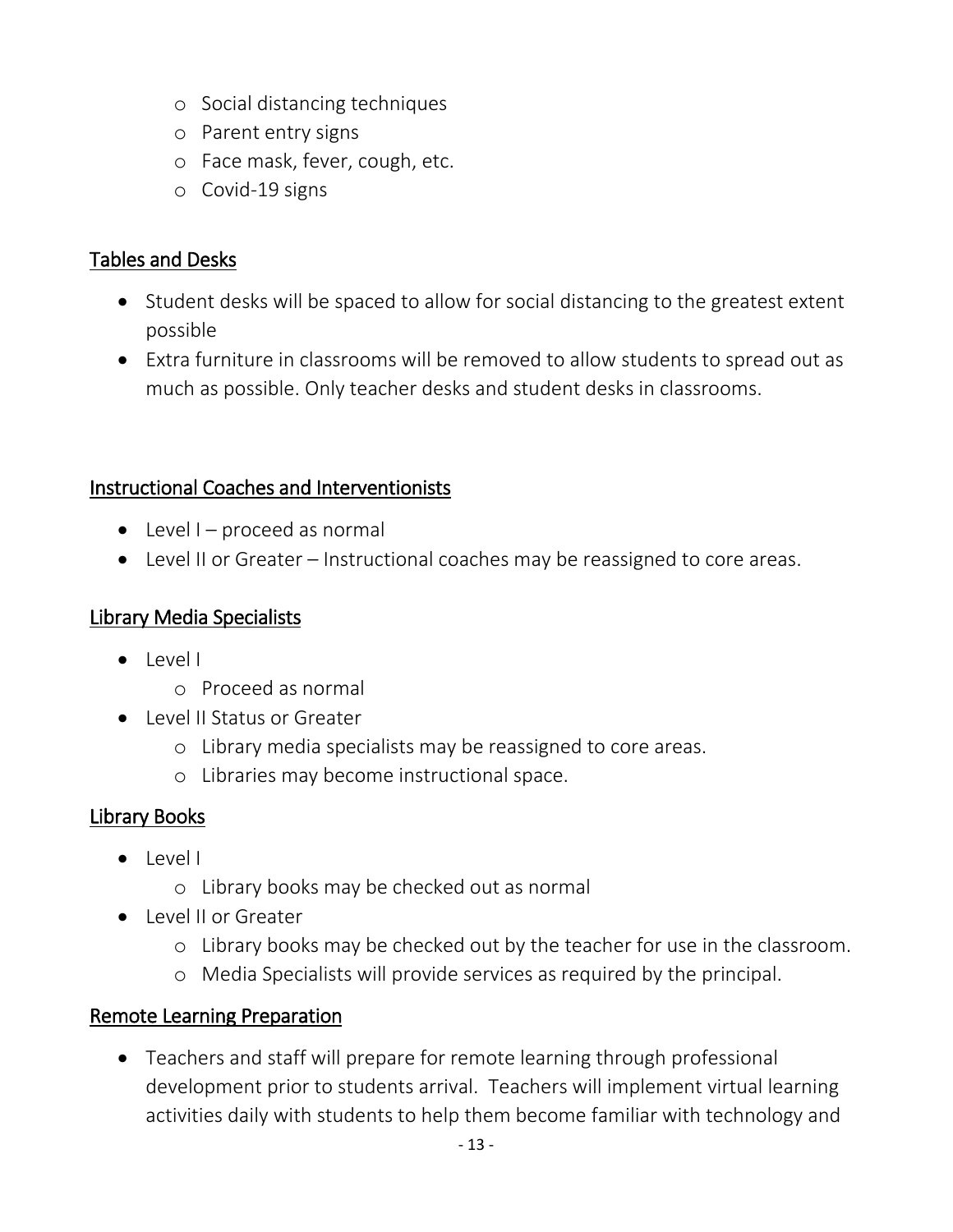digital learning so when/if we close campuses for a length of time, students have practiced using devices and programs.

- Teachers will plan weekly to be prepared for a possible campus closure when all students will be using virtual learning.
- Students will be assigned and use an email account so teachers can communicate with them.
- If all students return home due to a campus closure, we will use the following:
- Live video instruction will be conducted for reading and math and if possible for other core subjects.
- Prerecorded lessons may be used for other subjects and electives.

#### Parent Instruction

Daleville City Schools will provide parents with the following:

- Directions on how to submit assignments by email, text, Google Classroom, etc.
- Explanations of what students are required to do and know.
- Directions of ways to communicate with teachers (email, text, Remind, phone call, Google Classroom, etc.).
- Informative videos created by the school.

#### Elementary Contact Activities

 During a Level II or greater, there will be no close student activities on the floor/rug, or use of interactive panels by students.

#### Small Group and Pull-Outs

- Level II
	- o Students may participate in small group instruction, maintaining social distancing. Pull-outs may be with fewer students and may be acceptable.
- Level III Status or Greater
	- o Student may continue to participate in small groups, maintaining social distancing. Pull outs may not be allowed unless they can be socially distanced. Students may be served within their homeroom.

#### Physical Education

 $\bullet$  Level II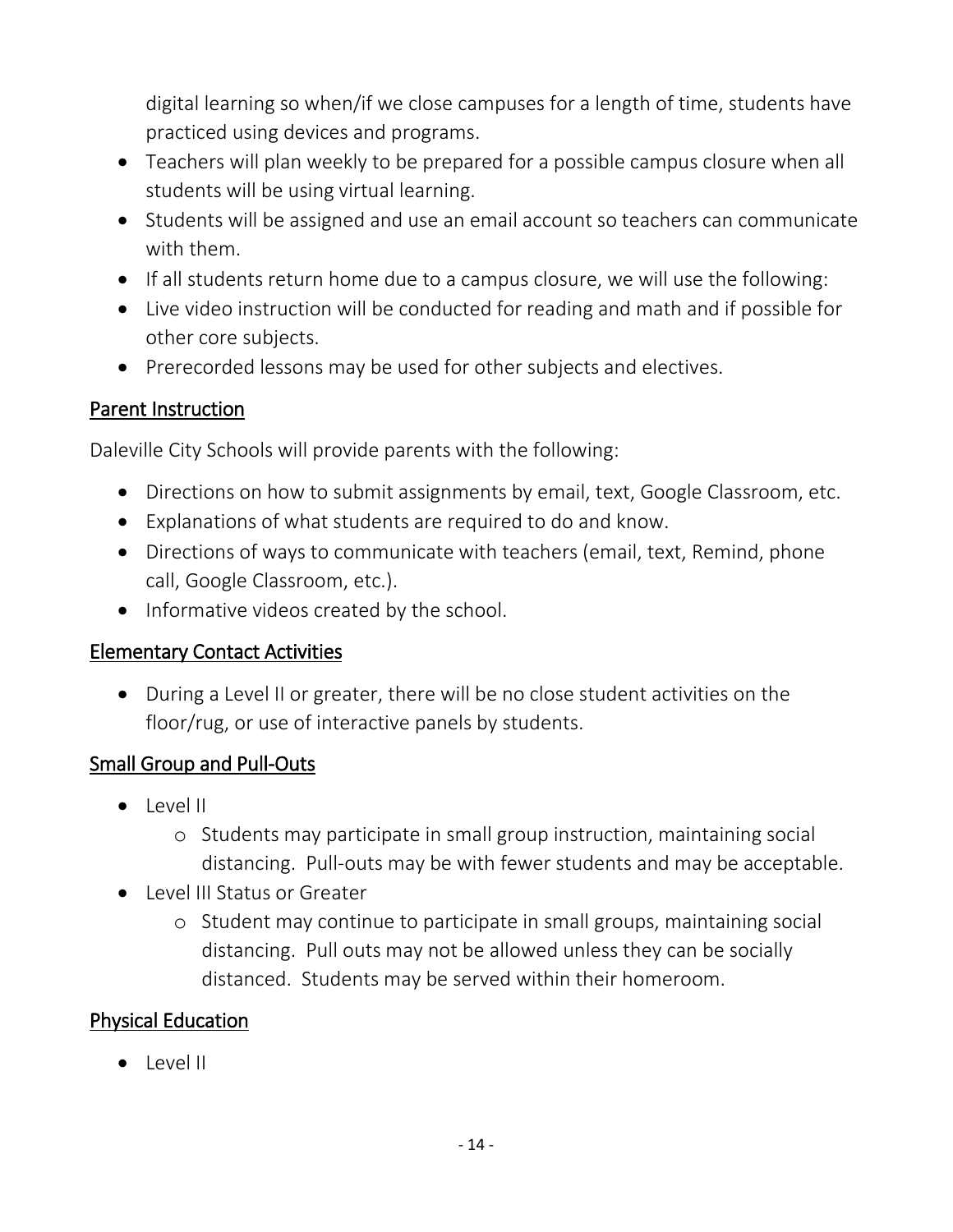- o Students will participate in non-contact, social distanced physical activities. Students will not dress out. Playground equipment will be sanitized after each classroom's use.
- Level III or Greater
	- o Physical education teachers may provide services as required by the principal.

#### Operations and Facilities

There may be times other areas are used as a classroom including the following:

- Cafeteria
- Gymnasium
- Gym stage
- Library
- Vacant Classrooms

#### Report Cards

Report cards will be sent home either by students or distributed electronically. Parents may monitor their child's grades through the Parent Portal and request iNow Parent Portal access by calling the school office.

#### Student Needs

- Student Personal Water Bottle(s) Name on bottles
- $\bullet$  Student Face Covering(s)

# New Student Registration

- The parent should schedule an appointment either in-person or by phone to get directions if needed and ask questions.
- Copies of the following items are needed:
	- o Proof of Residency
	- o Birth Certificate
	- o Social Security card
	- o Withdrawal form from previous school or last report card indicating grade level for 2020-2021
	- o Shot record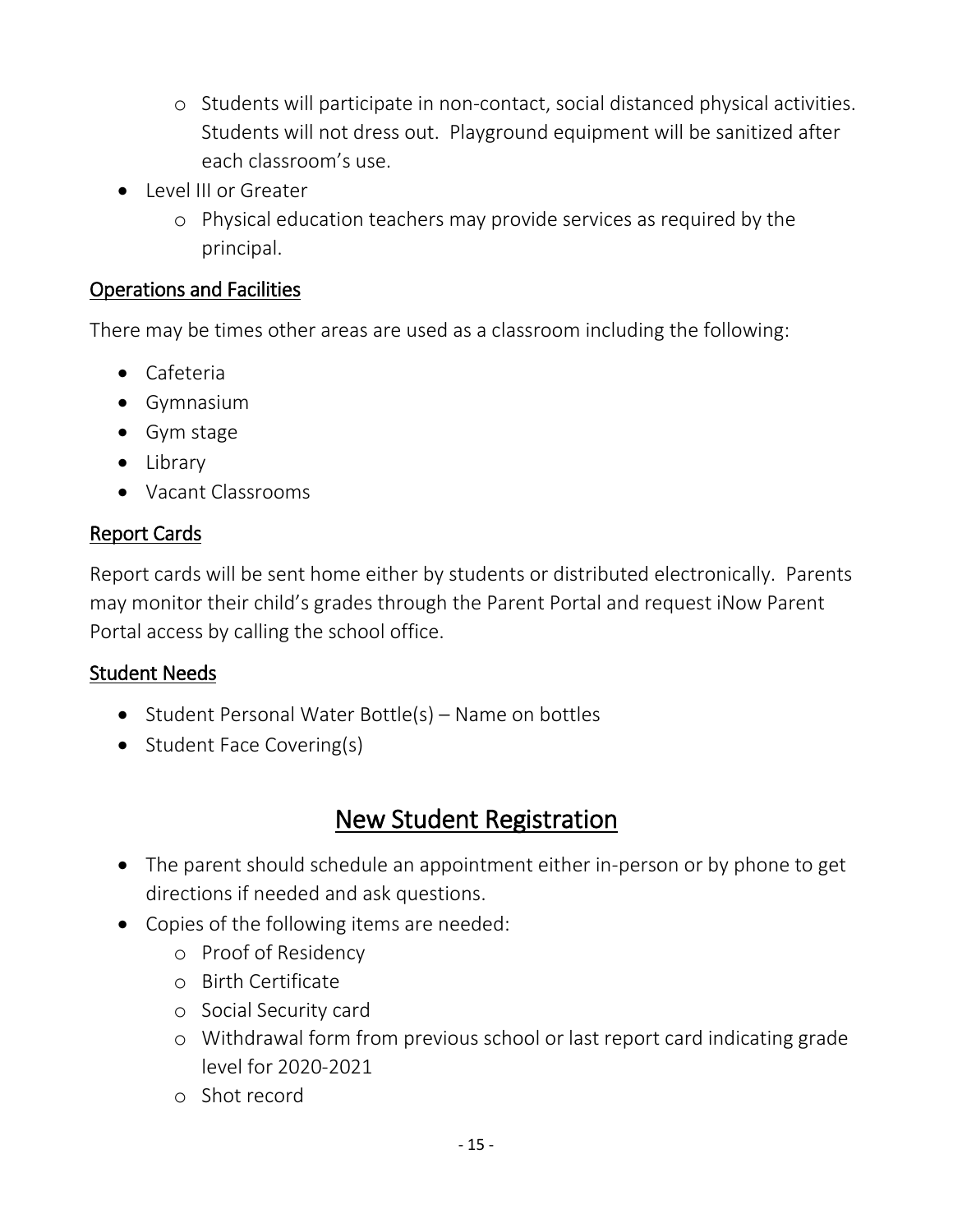- o Guardian's Photo ID
- o Special education/504 records (if applicable)
- A packet of school forms including the lunch form, compact, and health form need to be completed and signed by parents/guardians as well. These forms may be found on our website to be printed, completed by parents, and returned to our school offices.
- Student Handbooks will be provided to students the first days of school. Parents should return the signature page to the office.
- Parents are encouraged to check our new website for class fees, supply lists, and information about other important things.
- Student schedules for students in  $7<sup>th</sup> 12<sup>th</sup>$  grades will be available soon. Parents/Students need to confirm the schedule is correct or make a schedule change request to the counselor as soon as possible.
- Schedules will not be changed after August  $26<sup>th</sup>$  as our first quarter is shorter due to our 175 day calendar.
- Some high school classes/programs have fees which must be paid by August 26<sup>th</sup> as well.

# Safety & Wellness Measures

#### Safety & Wellness Training

- All staff will be required to complete the annual Standard Precaution Training.
- Staff will be role models and encourage handwashing and basic respiratory hygiene, such as covering the mouth when coughing.
- School nurses will be a resource person for student educational activities, such as age-appropriate educational videos on hand-washing, covering one's mouth when coughing or sneezing, and how to wear a mask if needed.
- Posters will also be made available for classrooms and school hallways.
- Health tips regarding hygiene will be shared on social media and website.

#### Personal Protective Equipment (PPE)

CNP workers, bus drivers, nurses, and custodians will be provided with PPE as necessary.

Gloves will be required by school nurses, custodians, and CNP workers.

#### Safety & Wellness Measures - Parent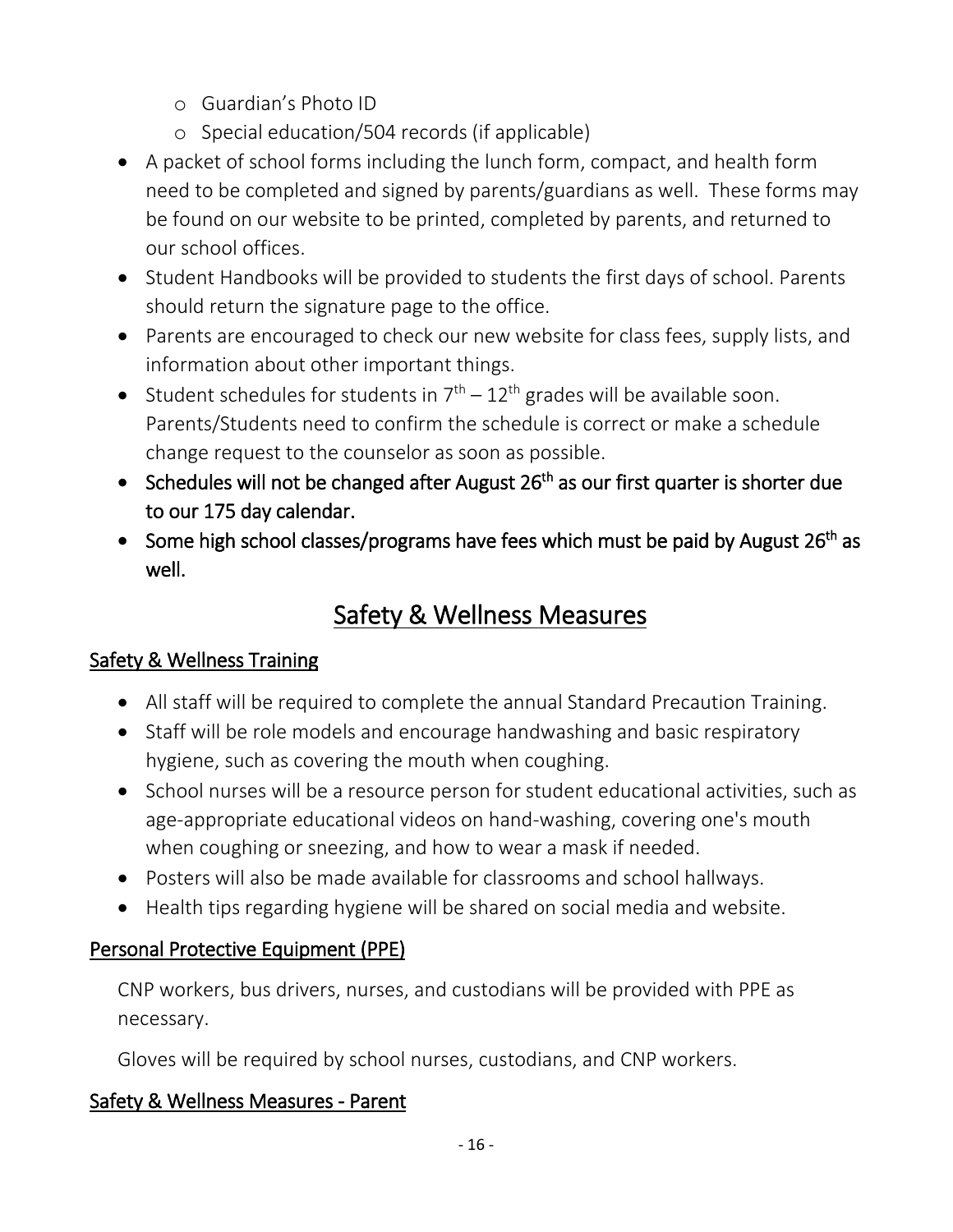- If a child has a pre-existing condition, parents are advised to speak with their child's primary care physician about returning to school.
- Parents will be encouraged to take students' temperatures and assess students before sending to school. Students who have a temperature of 100.4 or higher and/or are exhibiting symptoms should stay at home.
- If possible, normal morning medications should be given to students at home prior to coming to school to reduce congestion in the health offices.
- Parents will be expected to give appropriate contact information and make plans to ensure someone could check student out if needed.
- Parents should discourage students from taking non-essential items to school as they are prohibited.
- Necessary items taken to school should be sanitized as feasibly possible.

#### Safety & Wellness Measures -Transportation

 Transportation is the second point on the screening continuum. We will use clearly visible signage that students should not have a fever or COVID-19 symptoms if traveling on a school bus. The signage will also outline COVID-19 symptoms as an educational tool.

#### Safety & Wellness Measures - School

- School is the final point on the screening continuum. School system staff should visually check for symptoms (which may include temperature checks and/or confirmation with families that the students are COVID-19 symptom free.)
- Faculty will limit the items (papers/tests to be signed by parents) sent home with students that need returned. Items sent home should be sanitized as feasibly as possible.
- Folders may go home once a week.

#### Safety & Wellness Measures- Nurse

Nurse Office Visits

- Limit well child visits with minor problems (ex. Keep bandages in classrooms for minor cuts and abrasions and clothing for student bathroom accidents).
- Teachers should limit the number of students in the health room at one time and limit exposure.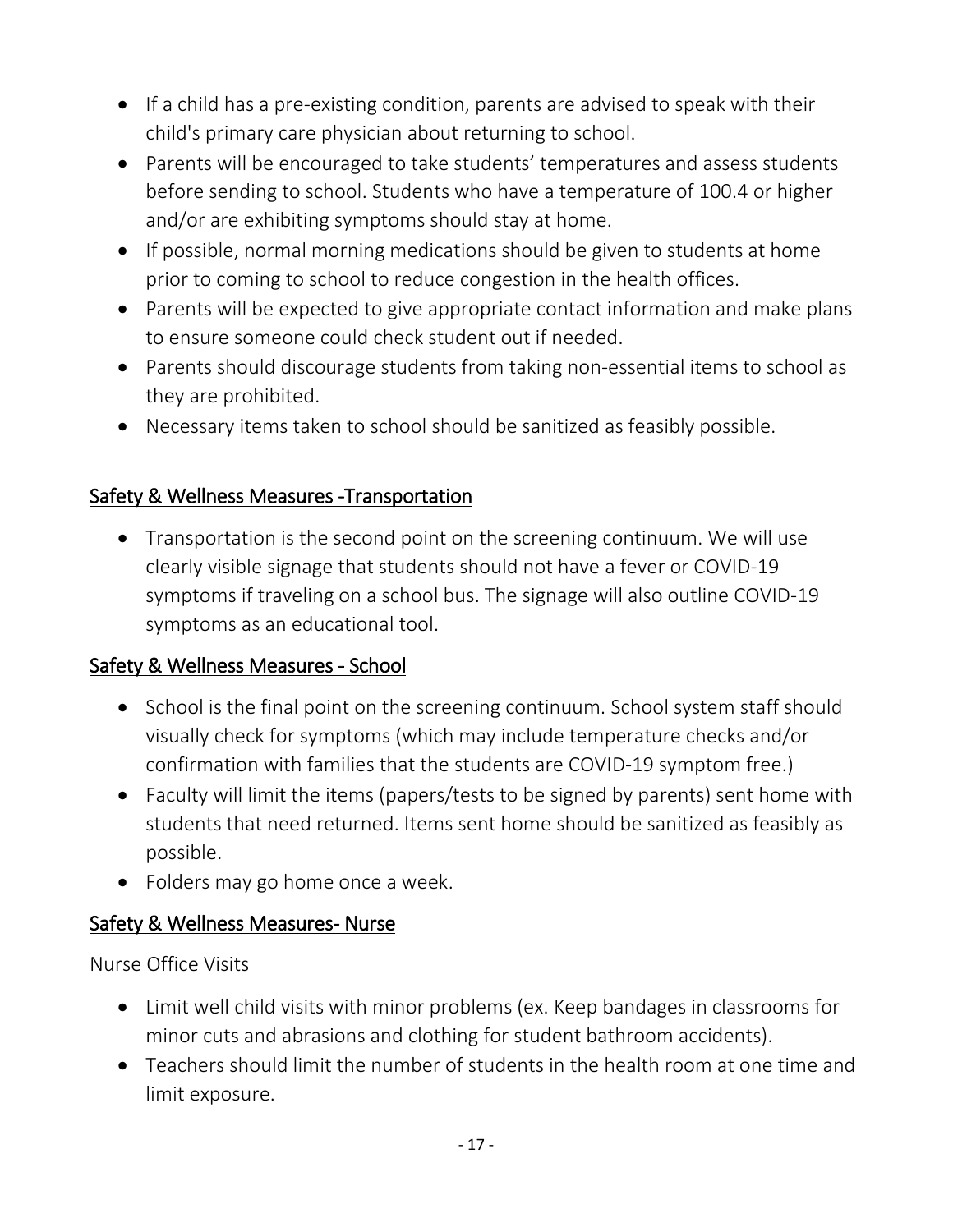- School Nurses will work closely with administrators in developing a plan to isolate sick children until someone comes and gets them.
- School Nurses will continue to develop Individual Health Plans for students with chronic health problems.
- School Nurses will assess the student and take appropriate actions. If indicated, student may be asked to wear a mask until someone comes and gets them
- School Nurse will sanitize and disinfect as needed.
- For students who take medicines regularly and who will return to school, parents may make an appointment with the nurse to bring medications.

#### Safety & Wellness Measures- Students

- In the event a student begins to show symptoms of COVID-19 while at school:
	- o Teacher should call and inform the nurse.
	- o Student should be sent to the nurse's office or quarantine area.
	- o Teacher should notify the custodian so that the area can be sanitized properly.
	- o The nurse should notify school administrators and the parents.
	- o It is the responsibility and duty of the Alabama Department of Public Health to notify individuals of possible exposure to COVID-19.
	- o Be mindful of student privacy and share information with only "Need to Know" personnel.
- In the event a student notifies the teacher that they or someone in their home has tested positive for COVID-19:
	- o The teacher should notify school administrators.
	- o If the student was recently in attendance at the school, the custodian should be notified so that the area can be sanitized properly.
	- o It is the responsibility and duty of the Alabama Department of Public Health to notify individuals of possible exposure to COVID-19.
	- $\circ$  Students should stay home quarantined for 14 days or until they are symptom-free for three days.

#### Safety & Wellness Measures- Employee Prior to Arriving at Work

 Check your temperature at home - If you have a fever, contact your supervisor immediately and follow instructions before returning to work.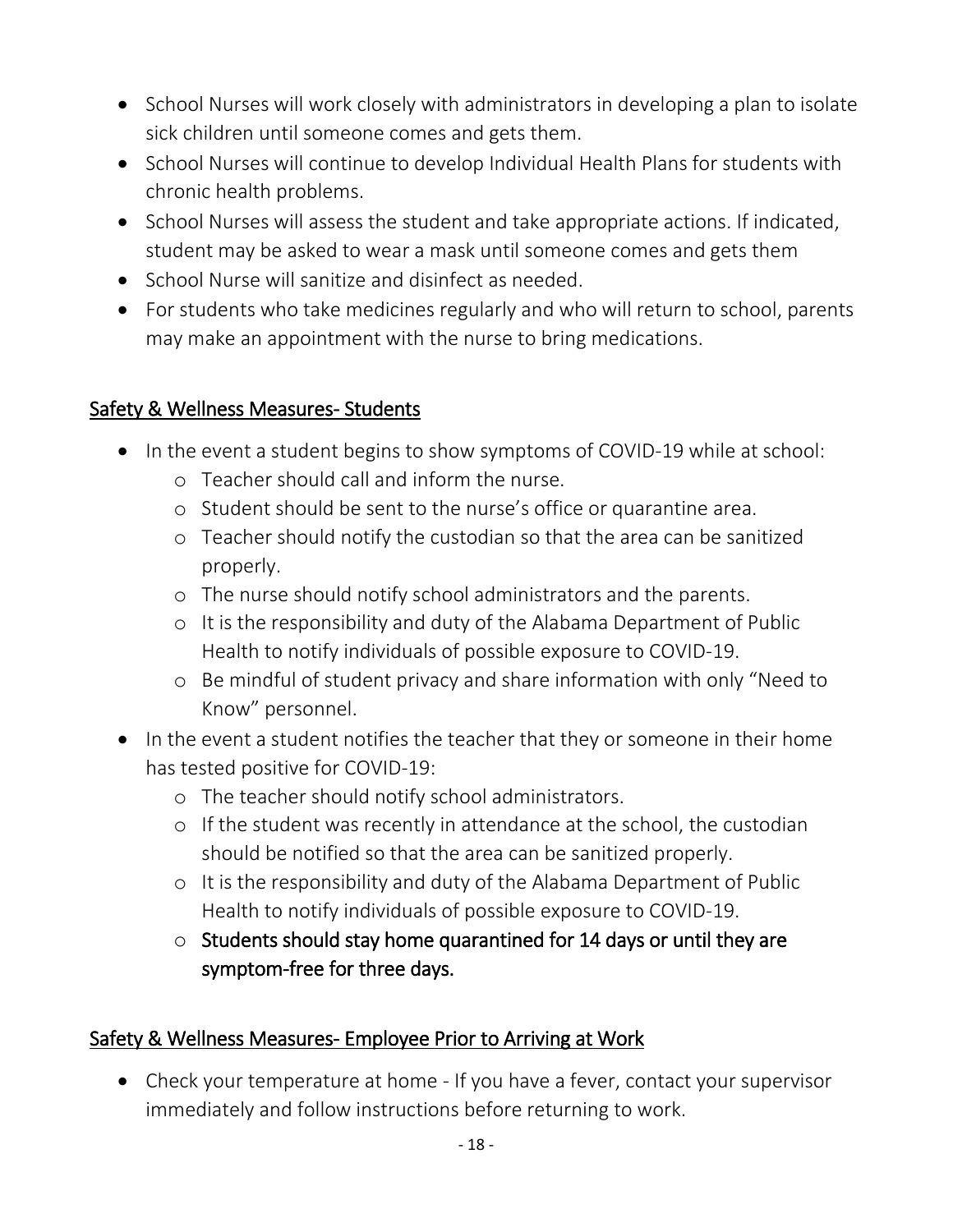- Assess your wellness If you notice an increase of symptoms (cough, fever, chills, muscle pain, shortness of breath, sore throat, a loss of taste or smell, diarrhea...) related to COVID-19, contact your supervisor immediately and follow instructions before returning to work.
- Direct exposure In the event you have been in contact (closer than 6 feet for more than 15 minutes) with someone who has tested positive for COVID-19, contact your supervisor immediately and follow instructions before returning to work.
- Positive COVID-19 Results In the event you test positive for COVID-19, you should notify your supervisor, contact payroll for appropriate leave steps, follow the directions of your medical provider, and obtain one negative COVID-19 test result before returning to work.

#### Safety & Wellness Measures- Employee During the Workday

- Clock-in/out using your key fob.
- Phone, email, or text co-workers and avoid face-to-face contact when possible.
- Follow posted rules and keep 6 feet apart from coworkers when using commonuse spaces (breakrooms, meeting rooms, etc.).
- If you must work closer than 6 feet to any other person, you should wear a mask to the greatest extent practicable per current health order.
- When using common-use appliances (microwaves, refrigerators, ice makers, etc.), you should wash your hands with soap and water prior to use.

#### Safety & Wellness Measures- Employee Absence Guidance

- If you must be absent from your position for any reason (not COVID-19 related), you should follow normal protocol. (Absences less than 10 days)
- Put absence in Kelly Services.
- Ensure you have obtained a substitute.
- Notify your principal or supervisor.
- If you must be absent from your position for 5 days or more for any reason, or due to COVID-19 related reasons, you should notify Payroll at the Central Office and your principal or to request leave per Families First Coronavirus Act (FFCRA). Medical documentation is required for FFCRA.
- Any absence of 20 days or more requires some type of leave.
- If you have concerns about having COVID-19 or having been exposed to COVID-19, you should notify your principal/supervisor and the superintendent.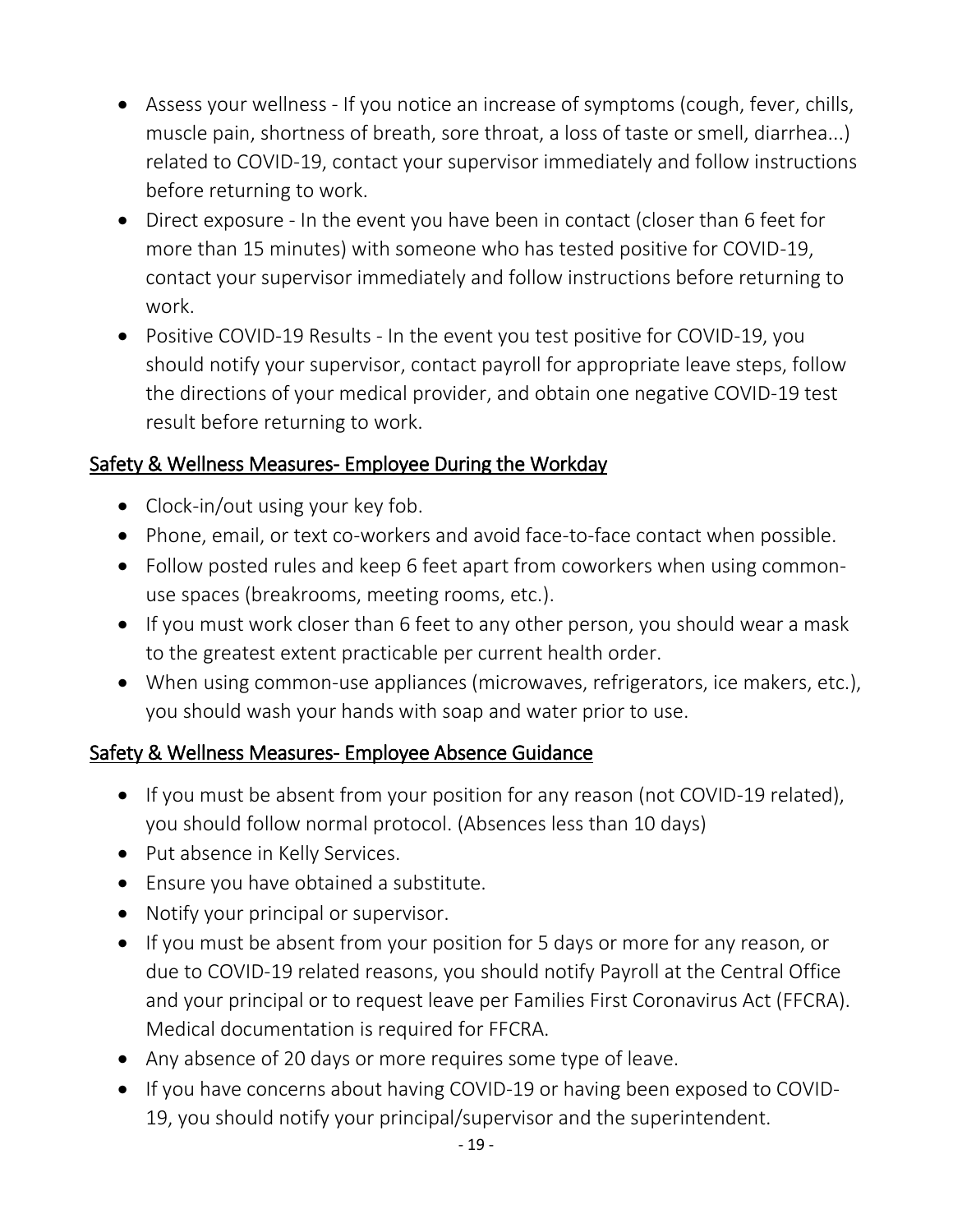Teachers should stay home quarantined for 14 days or until they are symptom-free for three days.

## Open House

Schools will develop a face-to-face schedule for Open House for new students and those in Pre-K, kindergarten, and 5<sup>th</sup>-8<sup>th</sup> grades.

- Only parents (only 2 parents) and the student enrolled may attend so the group can be small.
- Social distancing will be observed during Open House.
- Open House meetings for all other grades will be virtual.

#### First Days of School

Students will begin school on August 21st.

Parents are encouraged to bring students to school rather than having them ride the bus, if possible. Parents may not enter the building.

# School Day Activities

#### Instructional Delivery Frameworks

DCS will have the following teaching and learning frameworks:

- **•** Traditional
	- o At School, in-person instruction
	- o Daily physical attendance at school
- Remote
	- o Instruction will be delivered virtually
	- o Some physical attendance may be required on testing dates
	- o Parents/students in grades K-12 may choose to participate in remote instruction for a nine-week period of time
	- o The curriculum will be rigorous
	- o Timelines will be strictly adhered to
	- o Internet connection and a device are necessary tools. Please complete the DCS In-School/Remote Learning Form online to inform us of your access to these tools and needs.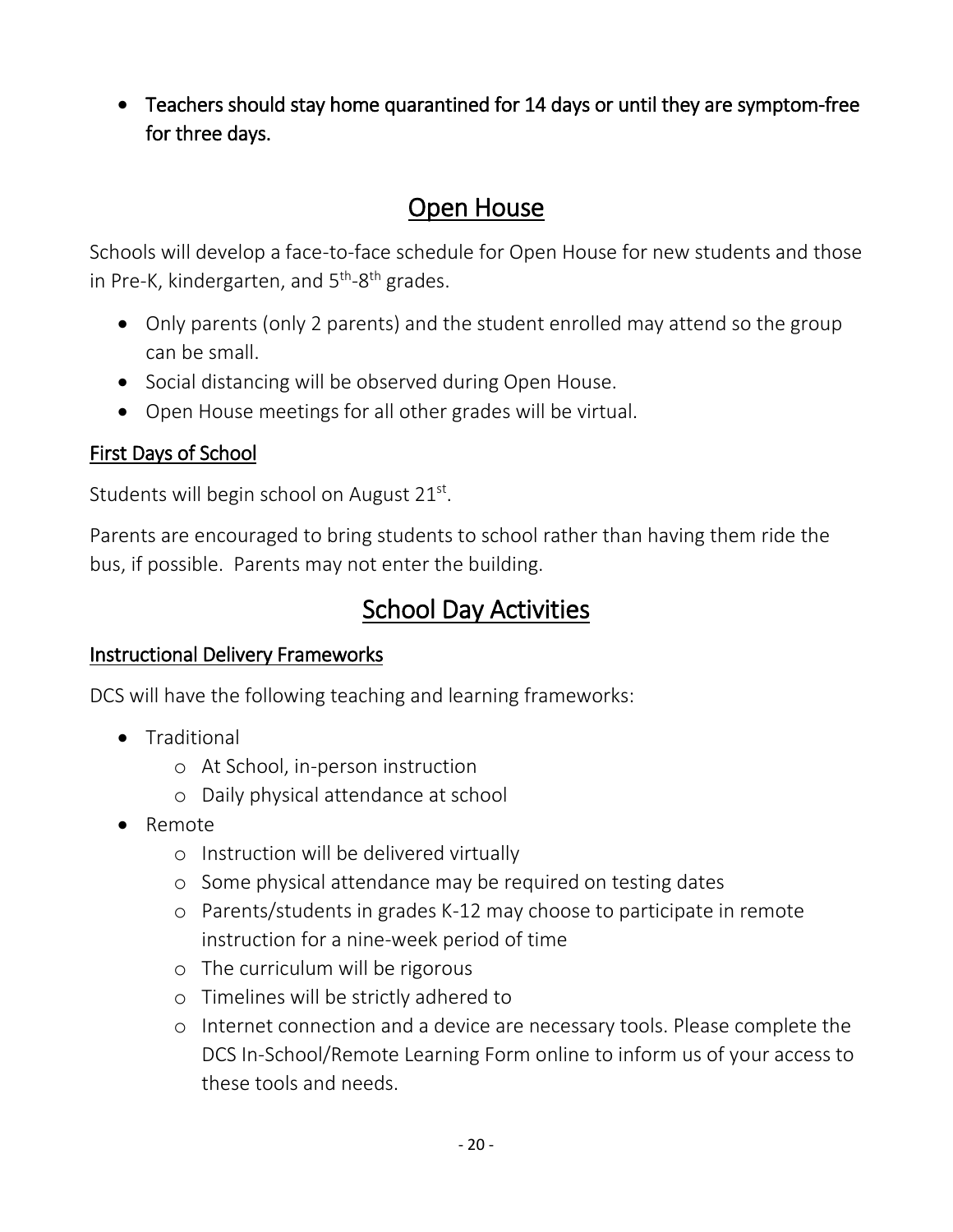- o Teachers will be assigned locations in the schools to be facilitators of virtual teaching/learning
- o Deadline for enrollment is July 16<sup>th</sup>

Per Board Policy, if students do not complete assignments while in remote learning, they will be returned to the traditional at-school setting.

#### At-School Instruction

- All students will be assigned seats in the classroom for each grade and subject.
- Classroom teachers should remove and minimize the inclusion of cloth and other soft surfaces within the classroom environment (beanbags, reading tents, etc.).
- Classroom teachers will educate students on best practices for self-care for themselves as well as others (hand-washing, limit sharing of personal items, sneezing in elbow, covering cough, etc.).
- When feasible, desks and table surfaces should be cleaned during transition times.
- All efforts should be given to not send students to the nurse's office for well visits and/or minor needs (Band-Aids, etc.)
- First period or homeroom teachers will welcome students in their classroom upon arrival to school each day. There will not be a common area for students to congregate.
- Students in Pre-K-2<sup>nd</sup> grades are self-contained (taught by one teacher in the same classroom all day). Students will transition to P.E. and other special classes (library, counseling, etc.) as deemed appropriate according the Level status.
- Students in  $3^{rd}$ - $8^{th}$  grades will stay in the same class in assigned seats and content area teachers will move to them. Students will transition to classes for electives such as band and P.E.
- $\bullet$  Students in 9<sup>th</sup>-12<sup>th</sup> grades will have assigned seats in their respective classes and desks/chairs will be sanitized between classes.
- Additional Classroom procedures will be provided at each local school campus.

#### \*\*\*Please complete the In-School/Remote Learning Form on our schools' Facebook pages and websites at hs.daleville.k12.al.us and wes.daleville.k12.al.us.\*\*\*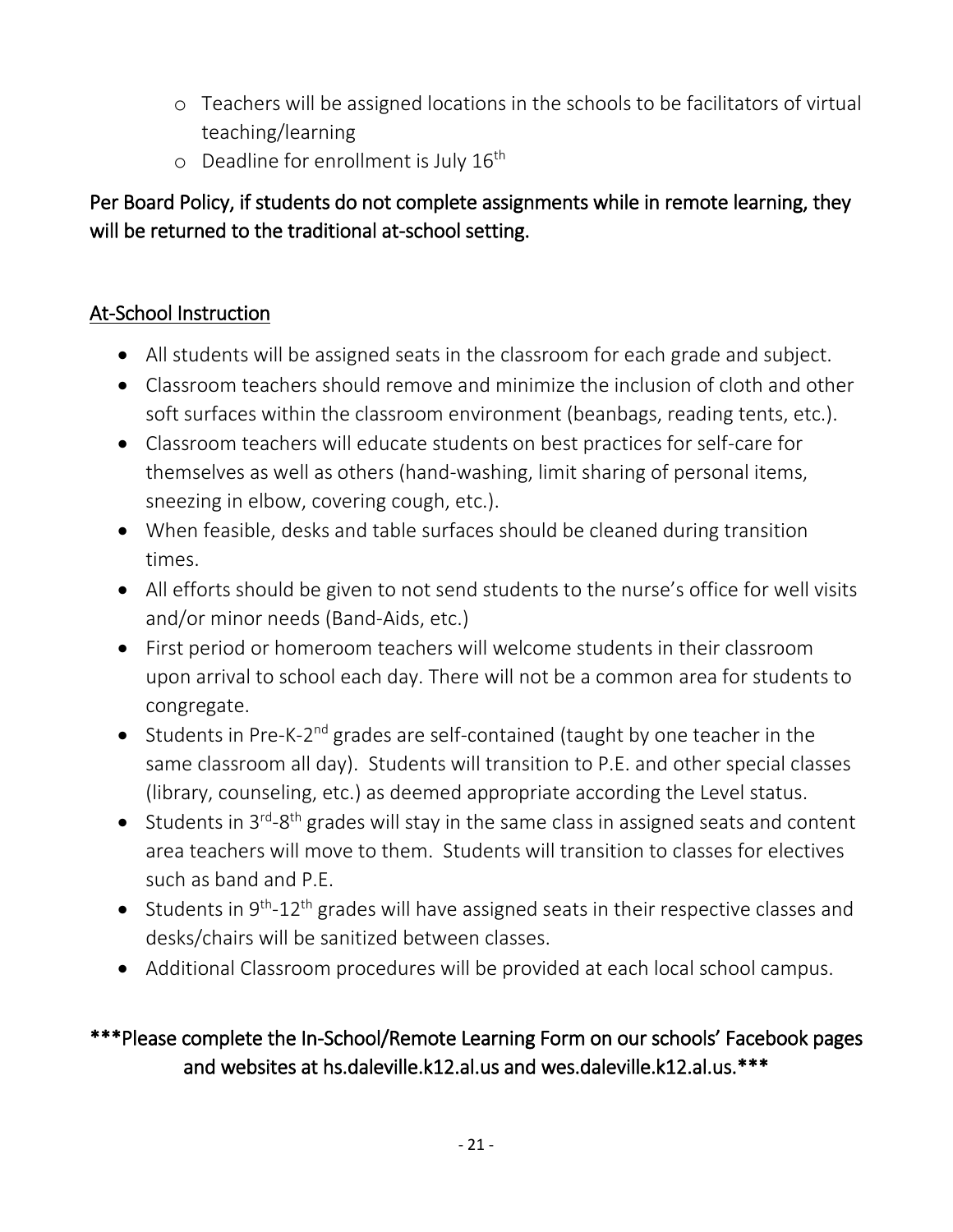#### Remote Learning Option

Parents may prefer their student to participate in remote learning instead of in-school learning due to immune issues or other health concerns.

- It is important that students whose parents choose remote instruction will remain for nine weeks at a time.
- Students participating in remote learning will maintain the same pace, rigor, and grading policies as those who are receiving instruction at school.
- Students who are in remote learning will be marked in iNow as "Other Remote Learning."
- Students enrolled in the DCS system who elect to participate in remote/virtual learning may NOT participate in extracurricular activities.
- Per Board Policy, students who do not complete assignments will return to the traditional setting.

#### 9<sup>th</sup> — 12<sup>th</sup> Grades

- o Students may receive instruction through ACCESS or SchoolsPLP, which are facilitated by teachers.
- o Students will choose from electives through these virtual options and may not be able to take certain career and technical electives.
- o Students with an IEP may have various methods of instructional delivery.
- o Only courses offered on campus will be offered for the virtual learning option.

#### K – 8<sup>th</sup> Grades

- o Students may receive instruction through SchoolsPLP, which is facilitated by teachers.
- o Students with an IEP may have various methods of instructional delivery.

\*\*\*Parents should complete the survey to inform us if you plan to return your child(ren) to school or if you prefer the Remote Learning Option. Please complete the In-School/Remote Learning Survey by July 16<sup>th</sup> so we can prepare elementary class rolls and staff middle and high school classes with teachers for each framework.\*\*\*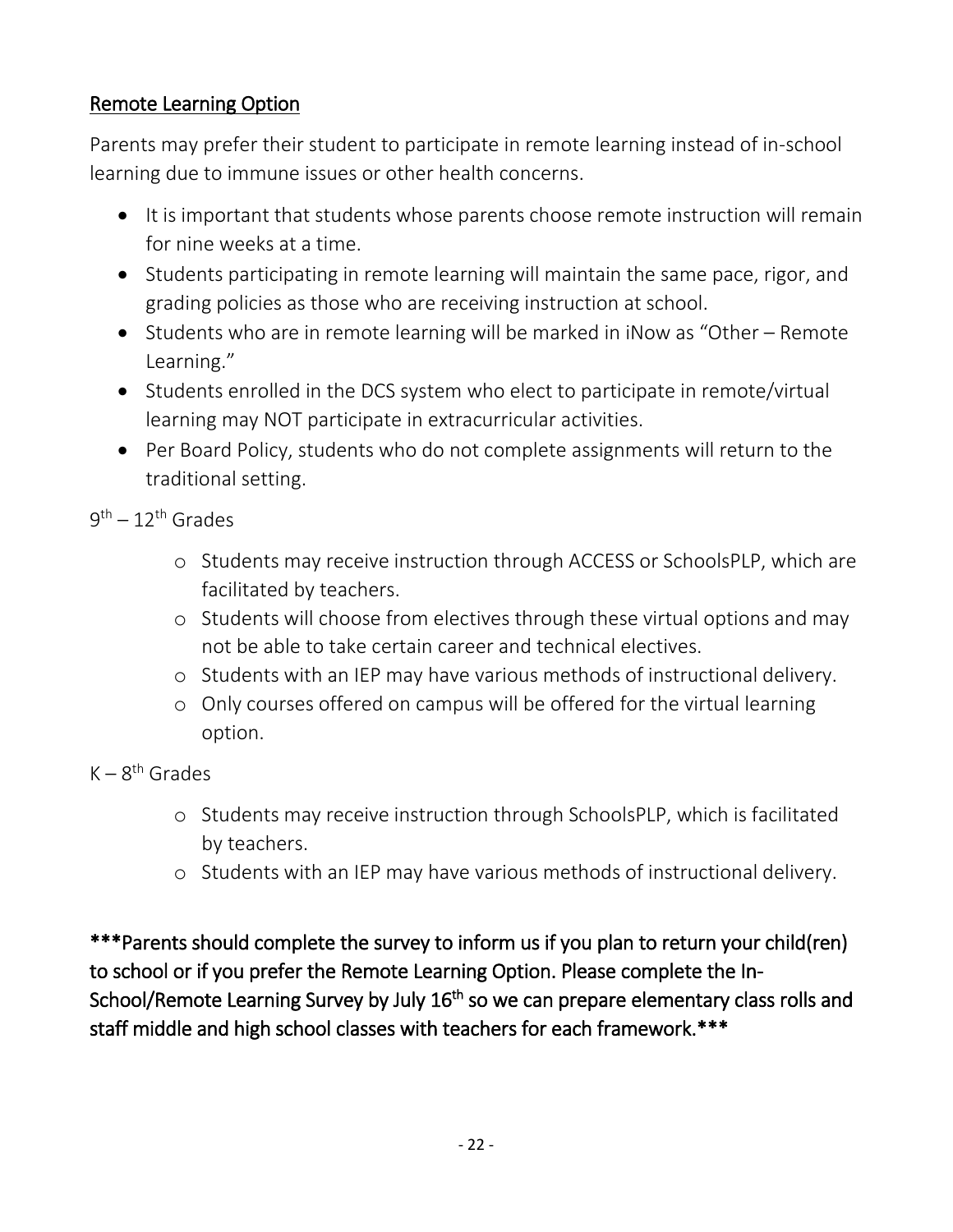#### Special Needs (IDEA, IELP, and 504)

- o The teams should consider revising students' IEPs to reflect their needs based on data and parent feedback. Then, design accommodations and services.
- o DCS will support schools to incorporate accommodations and interventions for students with IEPs based on assessments.
- o DCS will ensure general and special education teachers collaborate to share students' tests results to inform IEP revisions.
- o DCS will consider students' specific needs around accessibility and provide assistive technologies when possible.
- o Teachers will follow timelines for plans as IDEA has not approved waivers.
- o For students who have been identified as having a reading deficiency, communication with family will occur within 15 days after the date the student is identified as stated in the Alabama Literacy Act.
- o Students with special health considerations should be in communication with the local school's educational support committee (IEP, 504, I-ELP, etc.) to support their student learning assignments.
- o Staff may develop a daily/weekly schedule that will facilitate social distancing, as much as possible, while continuing to meet the needs of the students as are identified in each IEP, 504, or IELP.
- o Students/parents need to adhere to all general education guidance and protocol.
- o Students with IEP, 504 and I-ELP's who wish to enroll in virtual school will need to request and participate in the appropriate committee meeting to consider the appropriateness of the program for student success.

#### Formative and State Required Assessments

All students will participate in all formative assessments

- o Virtual K-8<sup>th</sup> grade students will participate in fall literacy assessments as required by State law.
- o Virtual students will participate in all state required assessments.
- $\circ$  K-12<sup>th</sup> grade students will be transported by parents to school on days of required testing.

#### Transition Procedures

Level II or Greater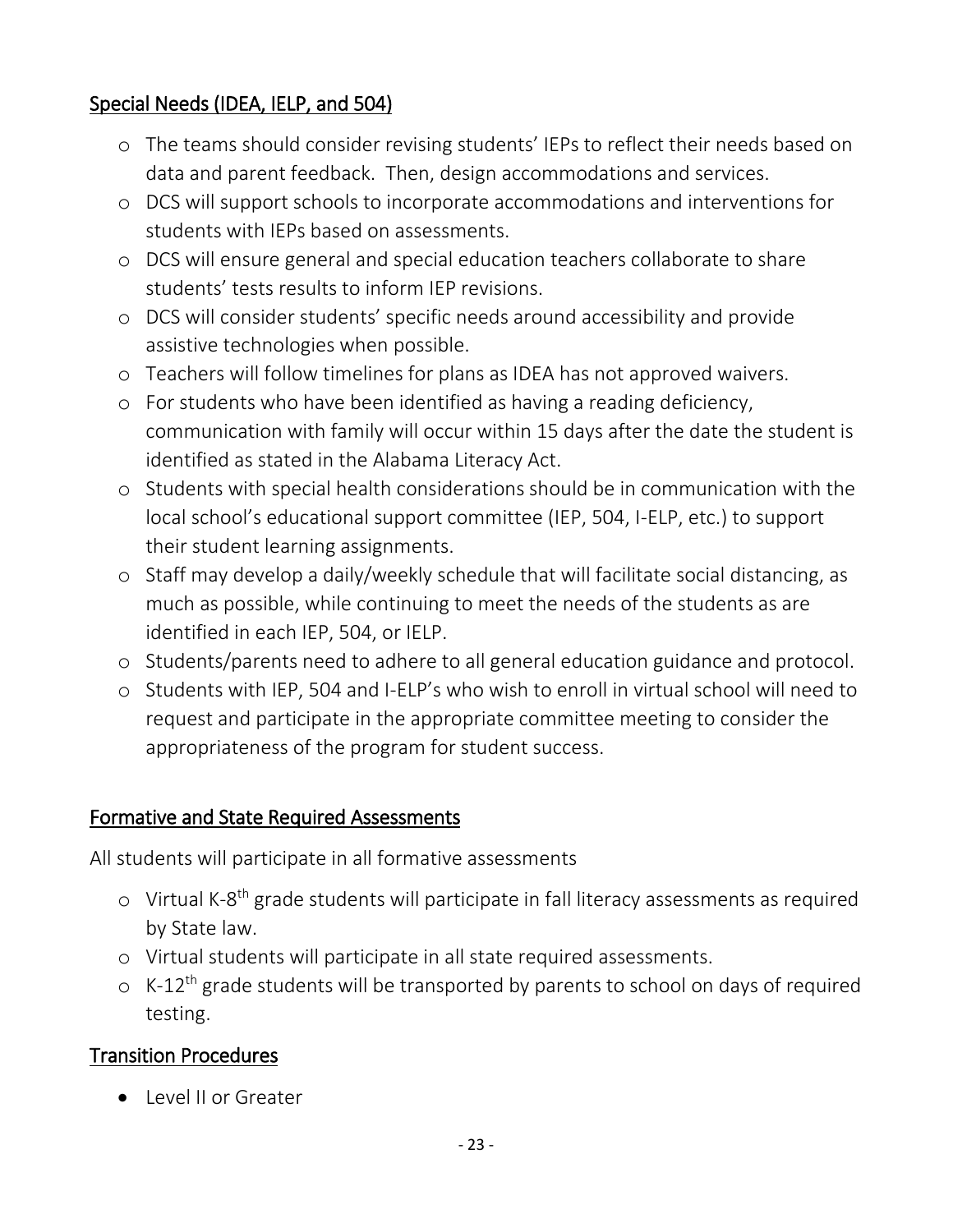- o All students will move down the halls on their right side using social distancing.
- o Coaches will divide students up for P.E. and spread groups out.
- o For Special education, EL, and intervention groups, teachers may pick up small groups of students using social distancing.
- o After each transition, teachers will disinfect the areas before getting the next group of students.
- o Teachers will encourage hand washing throughout the day.
- o Teachers will disinfect classrooms at the end of each day.
- o Teachers will be given a supply of disinfectants, hand towels, and wipes. They will be responsible for requesting more as they are needed.

#### Excuses for Absences

- Excuses for absences need to be submitted electronically, if possible by parents or doctors' offices. Parents may email them to the principals or attendance officer.
- Absences are unexcused until an excuse has been submitted to the school.

#### Check-Ins

- Parents need to accompany students to the school's office but may not enter the hallways. Social distancing is required if there is a line of people.
- Students need to use sanitizer before and after using the check-in/check-out computer. It will be sanitized periodically during the day.

#### Check-Outs

 Check-outs may not occur during the last hour of the school day unless in case of extreme emergencies.

#### Dismissal Procedures

- Due to car traffic for pick up, transportation changes may not be made after 2:00.
- Principals will determine specific school dismissal procedures.
- All will strictly adhere to the guidance.

#### Field Trips and Assemblies

• Level I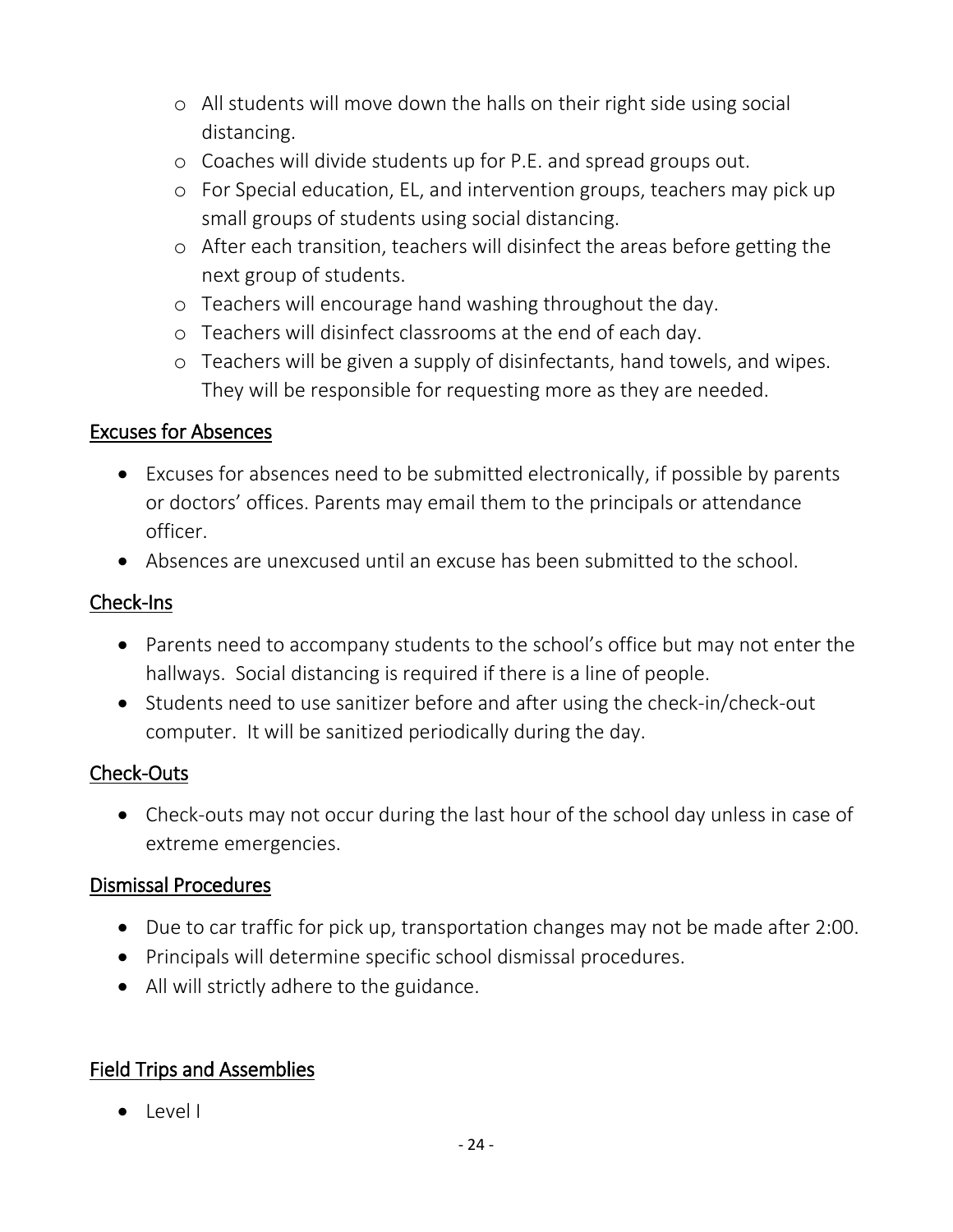- o Field trips may be taken with consideration of the Status of the location visiting.
- o Assemblies of 50 or less may be approved by the principal.
- Level II or Greater
	- o Field trips will not be taken.
	- o There will be no assemblies.

#### Organizational and Club Activities

 All DCS organizations will submit for approval a restart plan. No organization may meet in any fashion until the submitted plan is approved by the principal and superintendent.

#### Student Code of Conduct

- The Daleville City Schools' Code of Conduct remains in effect.
- Physical altercations are not allowable behavior. Given the current situation, they pose an even greater danger to others and the discipline of altercations will be reflective of the severity.

#### Social and Emotional Needs

- Counselors and social workers are trained to help meet the needs of students.
- The DCS will establish a crisis response team that includes administrators, nurses, teachers, mental health specialists, and others to focus on student and staff mental health and wellness using trauma informed models.
- We will provide resources for staff and student self-care using resiliency strategies.
- We will provide professional learning for staff to integrate social and emotional learning routines and activities into the classroom and virtual learning environment.

# **Transportation**

In order to ensure bus transportation, students must be registered by August 10, 2020.

- o Given current conditions, parents should consider transporting their children as students will be seated together.
- o Students who live in the same household or who have worked in close proximity for a period of time will be seated together.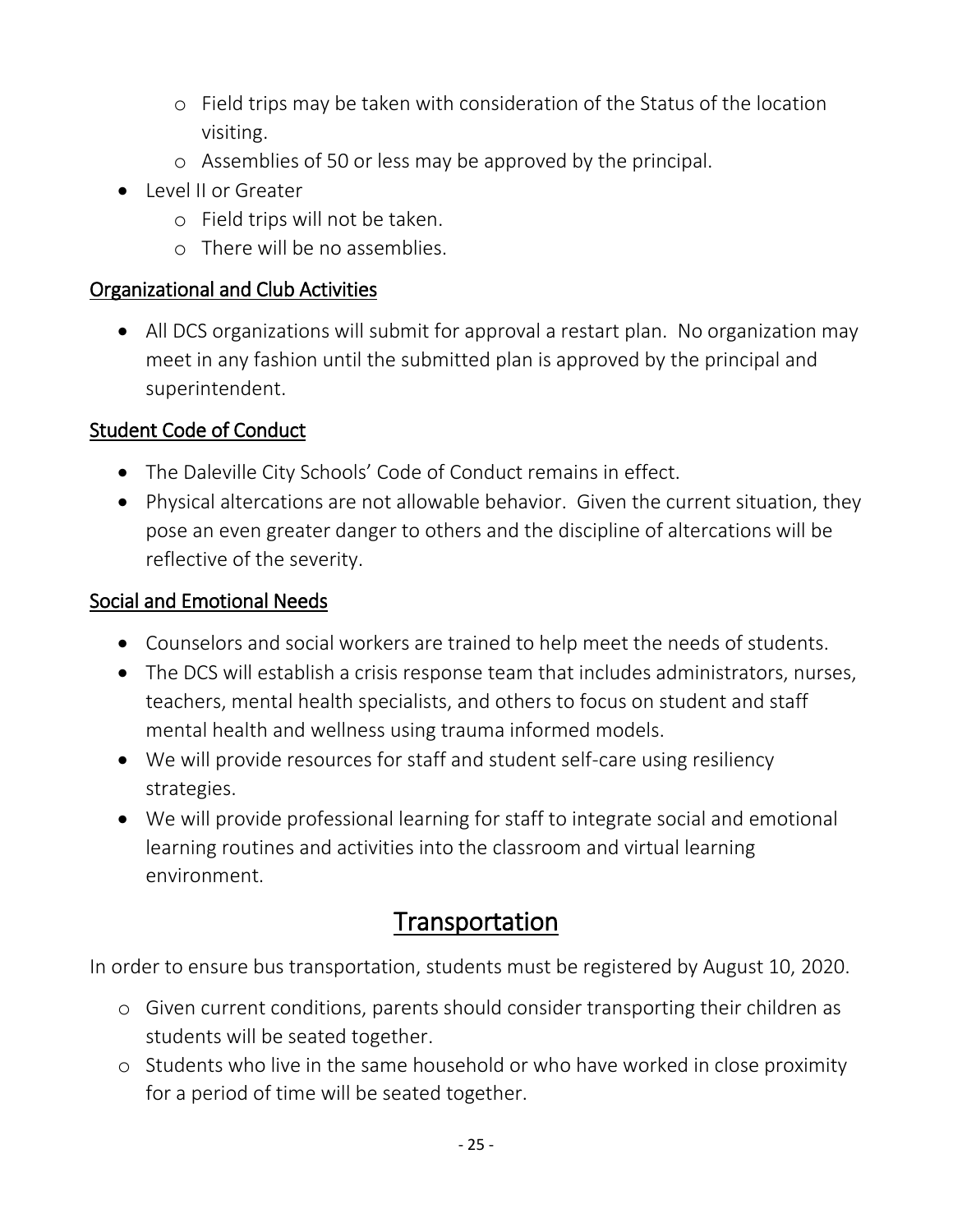- o All students will have an assigned seat.
- o School busing operations proceed normally unless otherwise indicated.
- o It is strongly recommended that students who ride a bus wear face coverings.
- o Upon entering the bus, students will apply hand sanitizer.
- o Visible signs to communicate Covid-19 symptoms and students who should not be riding the bus will be displayed.
- o Students should face forward and not lean across seats.
- o Eating on the bus is prohibited by federal and state regulations. Because of the pandemic, this rule will be more strictly enforced.
- o Bus expectations will be displayed. Since riding a bus is a privilege, students who infringe on the space of others may be removed from the bus for an extended period of time.
- o Students participating in extracurricular activities will have assigned seats.
- o The transportation department will use sanitizing equipment to ensure that each bus is thoroughly sanitized by assigned personnel after each trip.
- o If a student has symptoms during the route, the driver will provide a disposable mask, isolate the student to the front two seats and report to the school nurse upon arrival to the school.
- o Each driver will be provided an assigned seat template to specify by grade, location, family considerations, etc.
- o Each bus will have a quarantine seat for students who show symptoms during the route.

Plexi-glass is prohibited on school buses as it does not meet Federal Motor Vehicle Safety Standards. No school bus manufacturer recommends its use within the passenger compartment under any circumstance.

Bus drivers will spray common touch points inside the bus to sanitize seats, isle and floor between seats, rails, etc., prior to the start of a route, between runs, and immediately following the completion of a run/route in the morning and afternoon routes and for extracurricular activities.

#### Arrival Procedures

o Student arrival can be no earlier than 20 minutes prior to the start of class. More details will be given.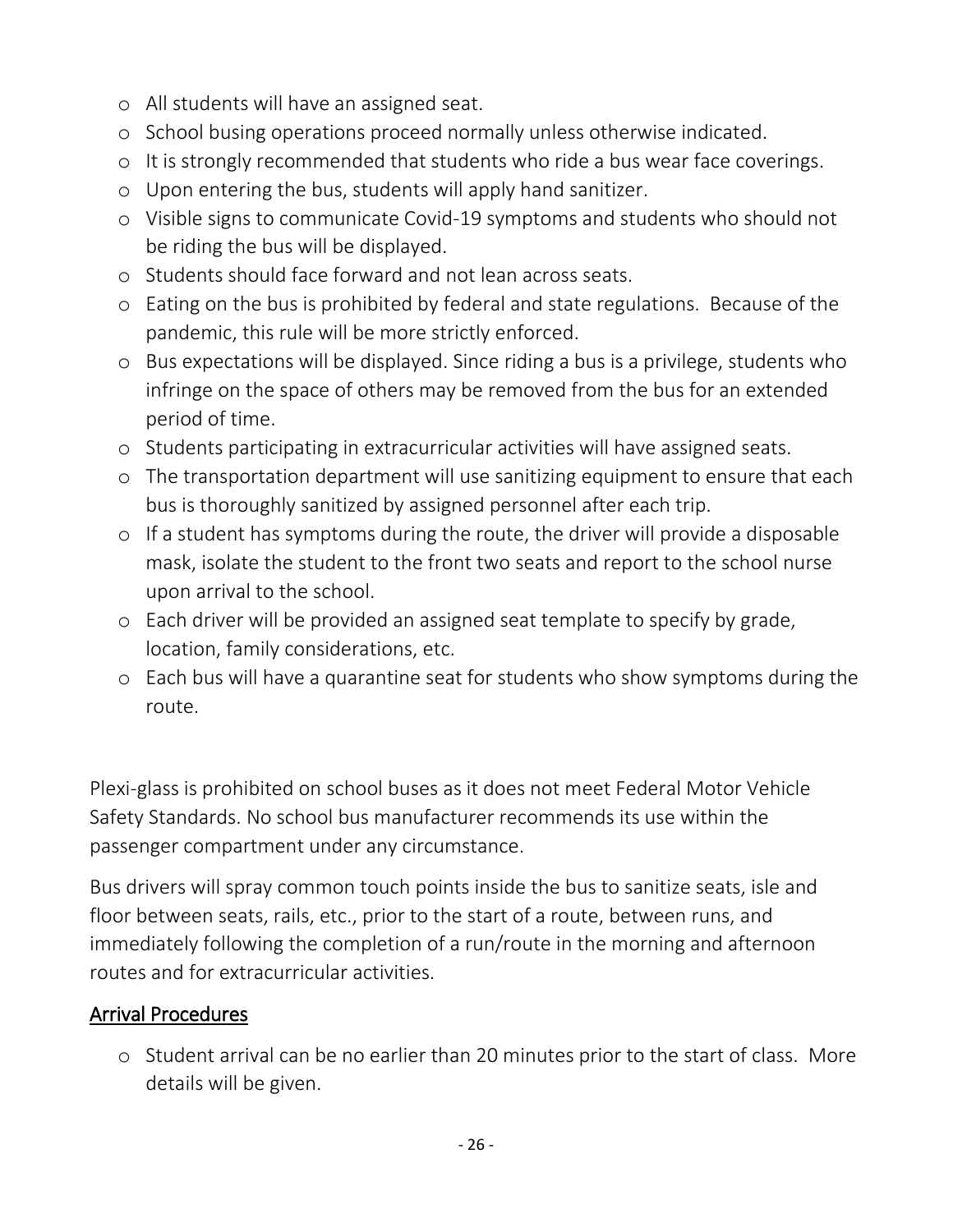- o All students will report directly to their first period class upon arriving at school from the bus or vehicle.
- o Students will not be allowed to congregate in groups.
- o Upon entering the room, each student will use hand sanitizer. (Parents should notify the school if their child is allergic to any form or common ingredients in hand sanitizer.
- o Hand sanitizer dispensers will be mounted in the halls.
- o Hand sanitizer bottles will be placed in each classroom.

# Child Nutrition Program and Meals

- o Meals may be eaten in classrooms and outdoor areas to spread students apart and keep them from being in large numbers.
- o Parents may not bring food to the school building.
- o Students who bring meals from home will need to pack items that do not require heating or reheating.
- o All food items and beverages should be sent with the student. (Remember soft drinks are not allowed.)
- o No items may be brought from home for a class or group of students (ex. Cupcakes).
- o We will work with the ADPH to follow guidance as it is updated.
- o The cafeteria will be seated at 50 percent occupancy and some classes will eat outdoors or in classrooms.
- o Visitors and/or family guests will not be allowed to dine in the school cafeteria.
- o The first two weeks of school, we will serve lunch in sacks. Breakfast will be grab and go sacks.
- o Students will not self-serve meals.
- o Local school CNP will adhere to current school nutrition guidelines and practices.
- o Families are encouraged to prepay to reduce the handling of money. MySchoolBucks.
- o Should school(s) transition from traditional learning to remote learning due to COVID-19, the system will endeavor to provide students with meals. A plan for pick-up will be provided.
- o We will use disposable trays and utensils.

#### Snack and Break

• Elementary Snack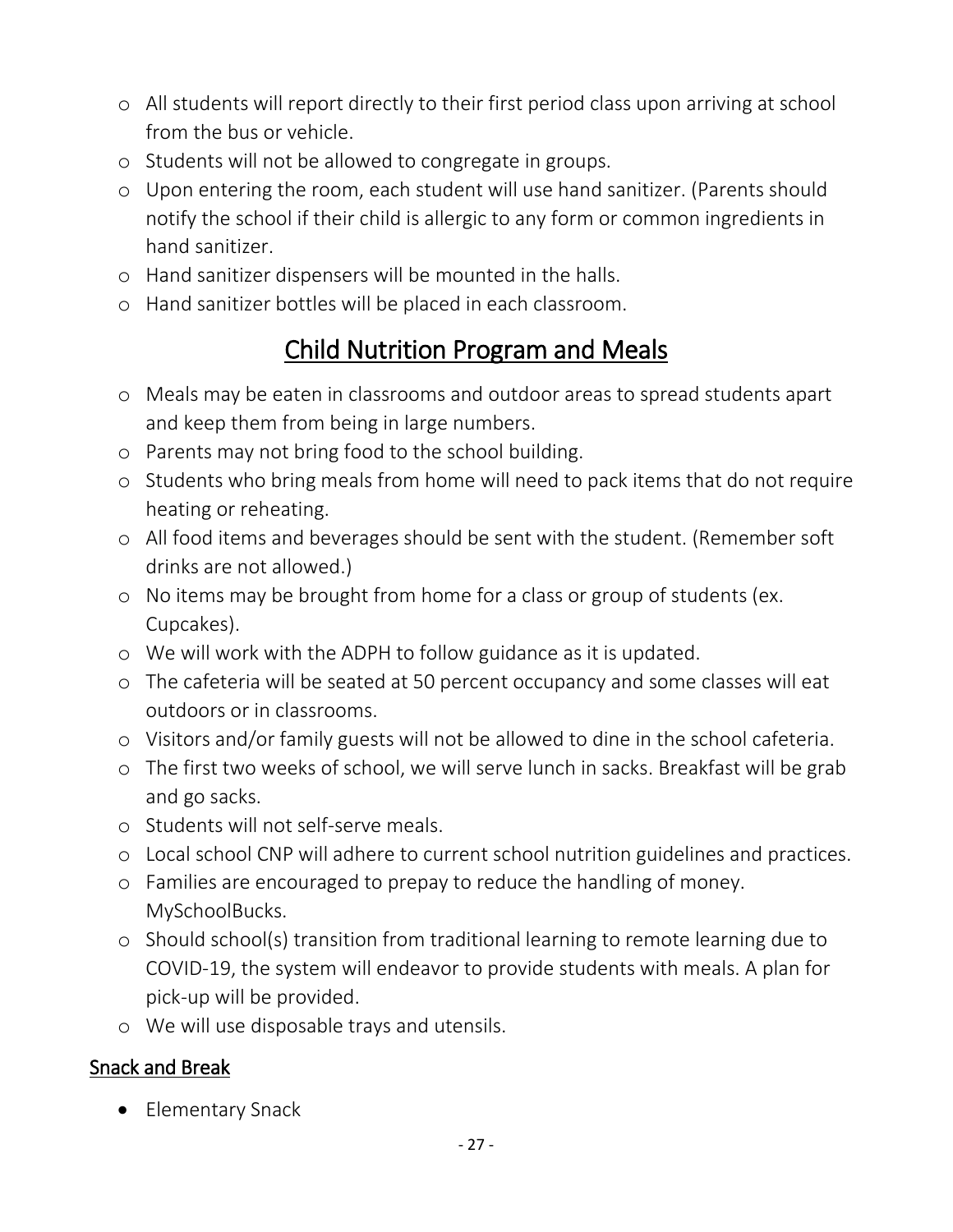- o Elementary students will have snack in their classroom or in an assigned area outside the building maintaining social distance guidelines. Snack will be ordered each morning and delivered to the classroom or picked up by one student per class.
- Middle and High School Break
	- o Students will be assigned a specific time (staggered) and location where they will have snack.

# Extracurricular Activities

#### After School Programs

- Level II or Greater all schools will adhere to school guidance.
- After School Programs may close pending severity.

#### Athletics

- Students are encouraged to self-report to administrators, sponsors, or coaches if they have been exposed to someone who has tested positive for COVID-19. The student will then need to abide by applicable protocols. Mainly, students in this category will need to be quarantined for 14 days. Parents and students should understand that no student who misses any school-related activities will be punished.
- All athletic teams, band, cheer, academic clubs will follow guidance as applicable during meetings, practices, transportation, competition and other organized activities provided by the AHSAA, ADPH, ALSDE and the Daleville City Board of Education.
- Only essential personnel will be allowed on sidelines or directly involved with organization's practices, competitions, etc.
- Athletes will be required to use their own personal water bottles. No items of this nature will be shared.
- No group watering stations, team towels, or other equipment that may be shared will be used.
- Symptom monitoring will be required.
- Requirement for sick students and staff to stay home.